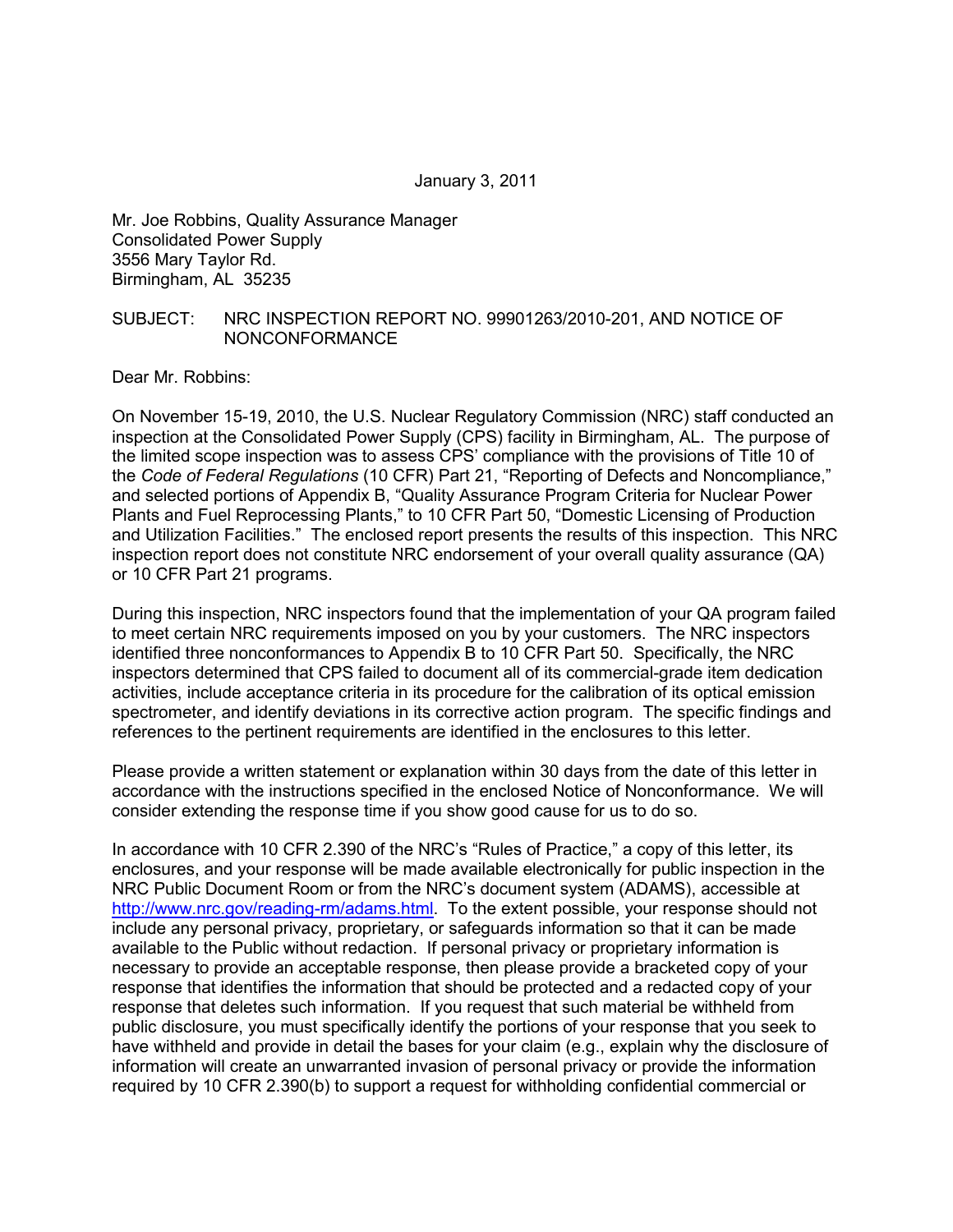financial information). If Safeguards Information is necessary to provide an acceptable response, please provide the level of protection described in 10 CFR 73.21

Sincerely,

 */RA/* 

 Richard A. Rasmussen, Chief Quality and Vendor Branch 2 Division of Construction Inspection & Operational Programs Office of New Reactors

Docket No. 99901263

Enclosures:

1. Notice of Nonconformance

2. Inspection Report No. 99901263/2010-201 and Attachment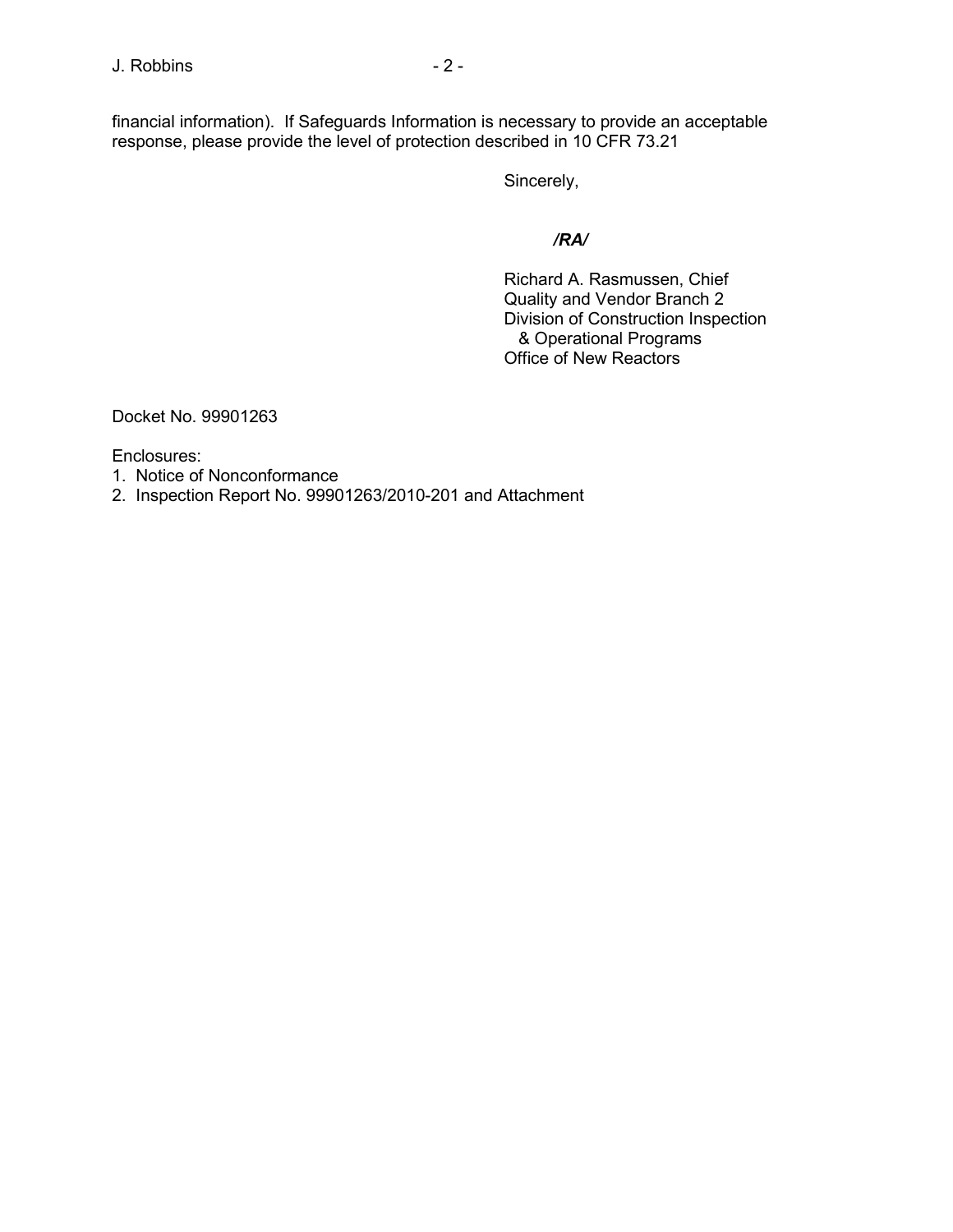financial information). If Safeguards Information is necessary to provide an acceptable response, please provide the level of protection described in 10 CFR 73.21

Sincerely,

### */RA/*

 Richard A. Rasmussen, Chief Quality and Vendor Branch 2 Division of Construction Inspection & Operational Programs Office of New Reactors

Docket No. 99901263

Enclosures:

- 1. Notice of Nonconformance
- 2. Inspection Report No. 99901263/2010-201 and Attachment

#### DISTRIBUTION:

| RidsNroDcipCQVA                   | RidsNroDcipCQVB | RidsNroDcip | Scrane    | VHall |
|-----------------------------------|-----------------|-------------|-----------|-------|
| YDiaz-Castillo                    | <b>SSmith</b>   | TSteadham   | KKavanagh |       |
| <b>RidsNrrDeEQVB</b>              | EMichel         | COgle       |           |       |
| joe.robbins@consolidatedpower.com |                 |             |           |       |

#### **ADAMS Accession No.:** ML103470235 **ADAMS Example 2018** to the state of the state of the state of the state of the state of the state of the state of the state of the state of the state of the state of the state of the s

| <b>OFFICE</b> | RII/DCI/CIB3     | NRO/DCIP/CQVP    | NRO/DCIP/CQVB | NRO//DCIP/CQVB      | NRO/DCIP/CQVB |
|---------------|------------------|------------------|---------------|---------------------|---------------|
| <b>NAME</b>   | TSteadham*       | YDiaz-Castillo*  | VHall*        | SSmith (SCrane for) | SCrane        |
| <b>DATE</b>   | 12/29/10         | 12/13/10         | 12/29/10      | 12/30/10            | 12/30/10      |
| <b>OFFICE</b> | NRO/DCIP/CAEB/BC | NRO/DCIP/CQVB/BC |               |                     |               |
| <b>NAME</b>   | TFrye            | RRasmussen       |               |                     |               |
| <b>DATE</b>   | 12/30/2010       | 01/03/2011       |               |                     |               |

**OFFICIAL RECORD COPY**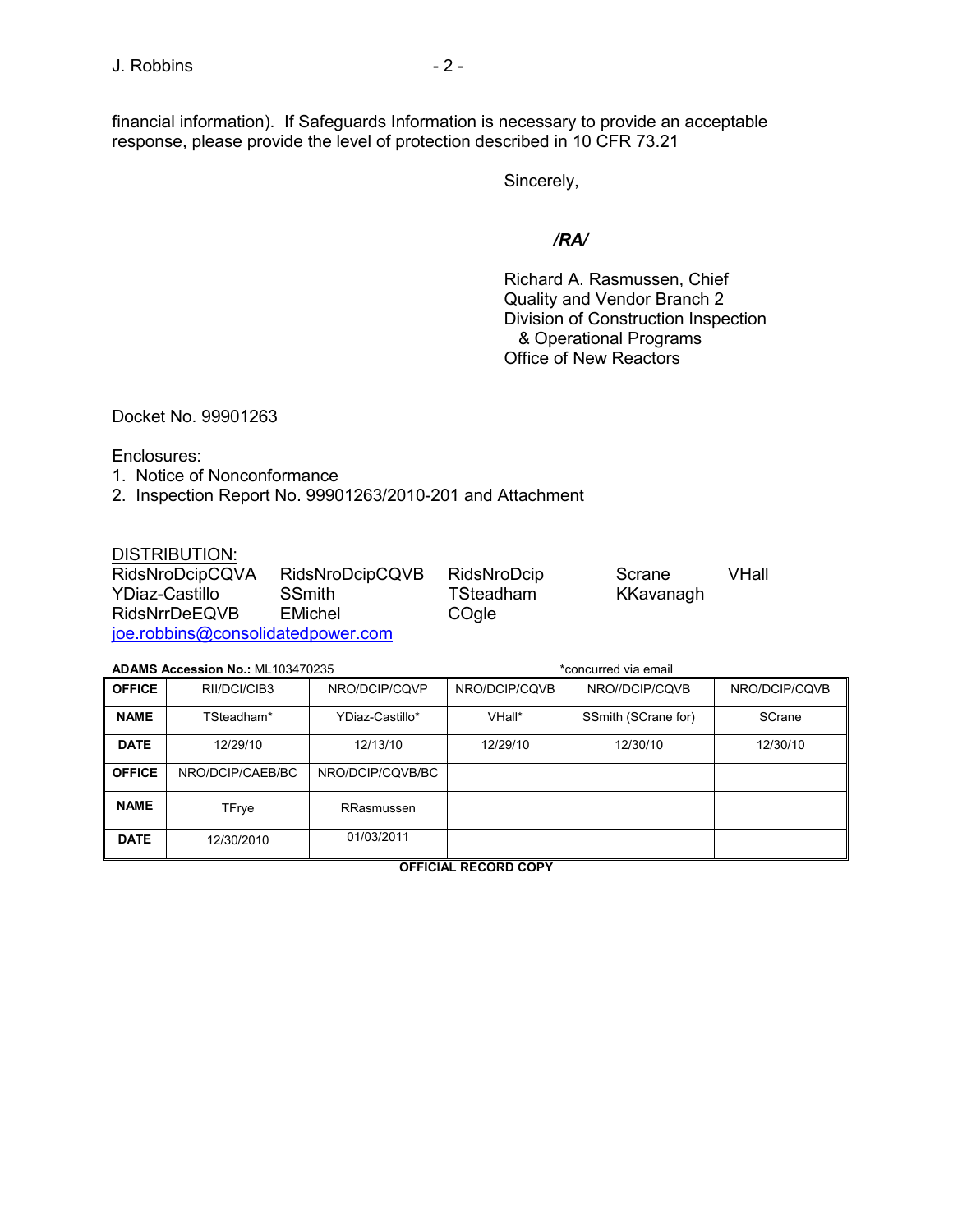#### **NOTICE OF NONCONFORMANCE**

Consolidated Power Supply Docket No.: 99901263 Birmingham, AL

3556 Mary Taylor Rd. Inspection Report No.: 99901263/2010-201

Based on the results of a Nuclear Regulatory Commission (NRC) inspection conducted at the Consolidated Power Supply (CPS) facility in Birmingham, AL, on November 15–19, 2010, certain activities were not conducted in accordance with NRC requirements which were contractually imposed on CPS by NRC licensees:

A. Criterion V, "Instructions, Procedures, and Drawings," of Appendix B, "Quality Assurance Program Criteria for Nuclear Power Plants and Fuel Reprocessing Plants," to Title 10 of the *Code of Federal Regulations* (10 CFR) Part 50, "Domestic Licensing of Production and Utilization Facilities," states, in part, that "activities affecting quality shall be prescribed by documented instructions, procedures, or drawings, of a type appropriate to the circumstances and shall be accomplished in accordance with these instructions, procedures, or drawings. Instructions, procedures, or drawings shall include appropriate quantitative or qualitative acceptance criteria for determining that important activities have been satisfactorily accomplished."

Contrary to the above, as of November 19, 2010, CPS failed to adequately prescribe its commercial-grade dedication process by appropriate procedures. Specifically, CPS failed to properly identify certain dimensional verifications on as-shipped items in dedication plans. In addition, CPS failed to document the identification of critical characteristics when dedication was performed in conjunction with American Society of Mechanical Engineers (ASME) Code material upgrades.

This issue has been identified as Nonconformance 99901263/2010-201-01.

B. Criterion V of Appendix B of 10 CFR Part 50 states, in part, that "activities affecting quality shall be prescribed by documented instructions, procedures, or drawings of a type appropriate to the circumstances. Instructions, procedures, or drawings shall include appropriate quantitative or qualitative acceptance criteria for determining that important activities have been satisfactorily accomplished."

 Contrary to the above, as of November 19, 2010, CPS failed to prescribe appropriate quantitative or qualitative acceptance criteria for determining that the calibration of the optical emission spectrometer had been appropriately accomplished for each element. Specifically, CPS failed to perform the required sample testing to calculate the acceptance criterion for each constituent and to include the calculated acceptance criteria in instructions, procedures, or drawings.

This issue has been identified as Nonconformance 99901263/2010-201-02.

C. Criterion XVI, "Corrective Action," of Appendix B to 10 CFR Part 50 states in part that, "Measures shall be established to assure that conditions adverse to quality, such as failures, malfunctions, deficiencies, deviations, defective material and equipment, and nonconformances are promptly identified and corrected."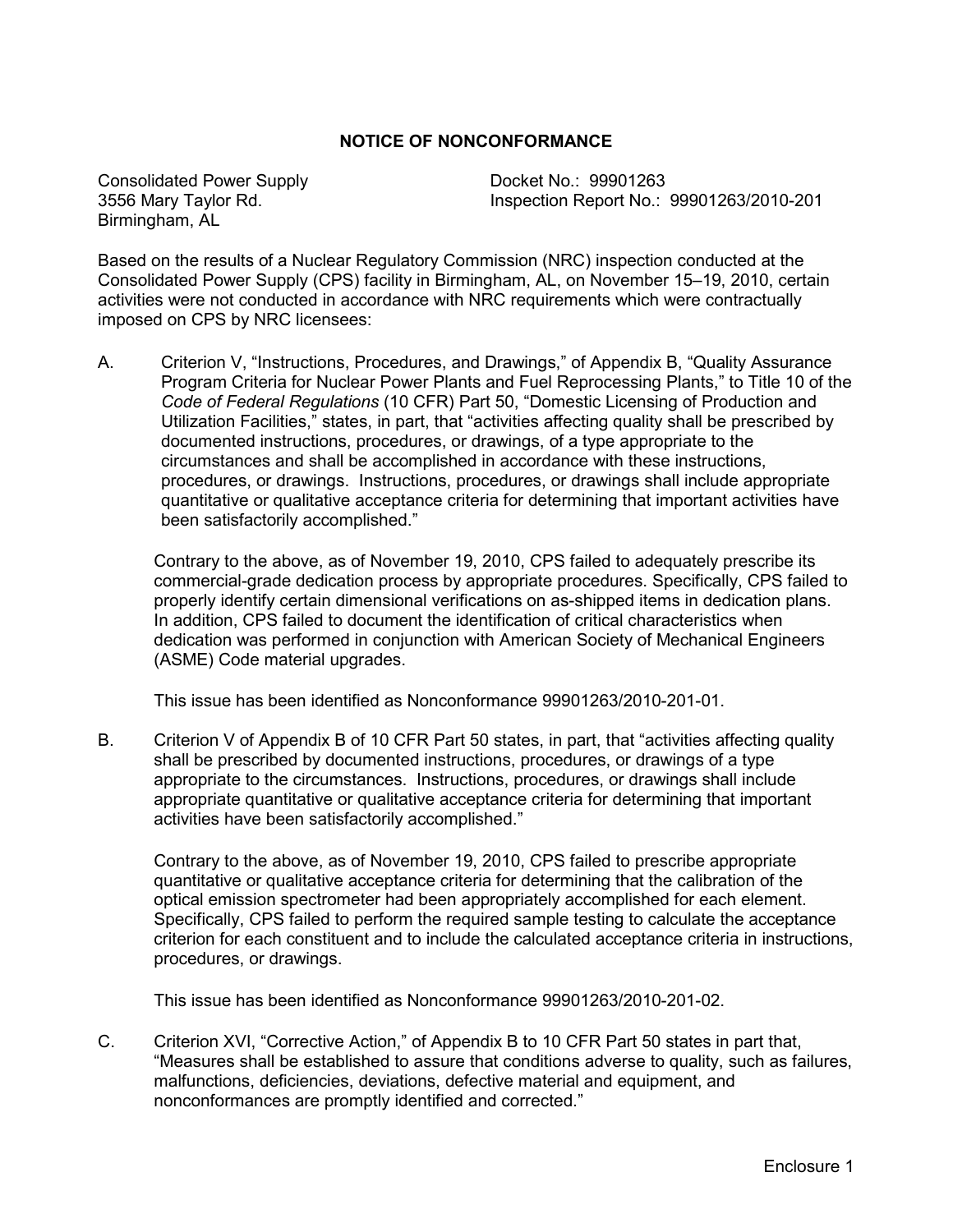CPS Standard Procedure (SP) SP-601, "Identification, Evaluation, and Reporting of Defects and Failure to Comply," Step 4.5, states in part that, "The QA Manager or the Assistant QA Manager shall review all Nonconformance Reports and Corrective Action Request forms to determine if a deviation or a failure to comply exists. Evidence of this review shall be documented on the applicable Nonconformance Report or Corrective Action (CPS Form 405 and 802 respectively)."

Contrary to the above as, of November 18, 2010, CPS failed to identify deviations as part of its corrective action process. Specifically, multiple examples of CPS Nonconformance reports failed to identify deviations despite describing nonconformances that departed from the technical requirements in the purchasers' procurement documents.

This issue has been identified as Nonconformance 99901263/2010-201-03.

Please provide a written statement or explanation to the U.S. Nuclear Regulatory Commission, ATTN: Document Control Desk, Washington, DC 20555-0001, with a copy to the Chief, Quality and Vendor Branch 2, Division of Construction Inspection and Operational Programs, Office of New Reactors, within 30 days of the date of the letter transmitting this Notice of Nonconformance. This reply should be clearly marked as a "Reply to a Notice of Nonconformance" and should include for each noncompliance: (1) the reason for the noncompliance, or if contested, the basis for disputing the noncompliance; (2) the corrective steps that have been taken and the results achieved; (3) the corrective steps that will be taken to avoid noncompliance; and (4) the date when your corrective action will be completed. Where good cause is shown, the NRC will consider extending the response time.

Because your response will be made available electronically for public inspection in the NRC Public Document Room or from the NRC's Agencywide Documents Access and Management System, which is accessible from the NRC Web site at http://www.nrc.gov/reading-rm/adams.html, to the extent possible, it should not include any personal privacy, proprietary, or Safeguards Information so that it can be made available to the public without redaction. If personal privacy or proprietary information is necessary to provide an acceptable response, then please provide a bracketed copy of your response that identifies the information that should be protected and a redacted copy of your response that deletes such information. If you request that such material be withheld, you must specifically identify the portions of your response that you seek to have withheld and provide in detail the bases for your claim of withholding (e.g., explain why the disclosure of information will create an unwarranted invasion of personal privacy or provide the information required by 10 CFR 2.390(b) to support a request for withholding confidential commercial or financial information). If Safeguards Information is necessary to provide an acceptable response, please provide the level of protection described in 10 CFR 73.21, "Protection of Safeguards Information: Performance Requirements."

Dated this the 3<sup>rd</sup> day of January 2011.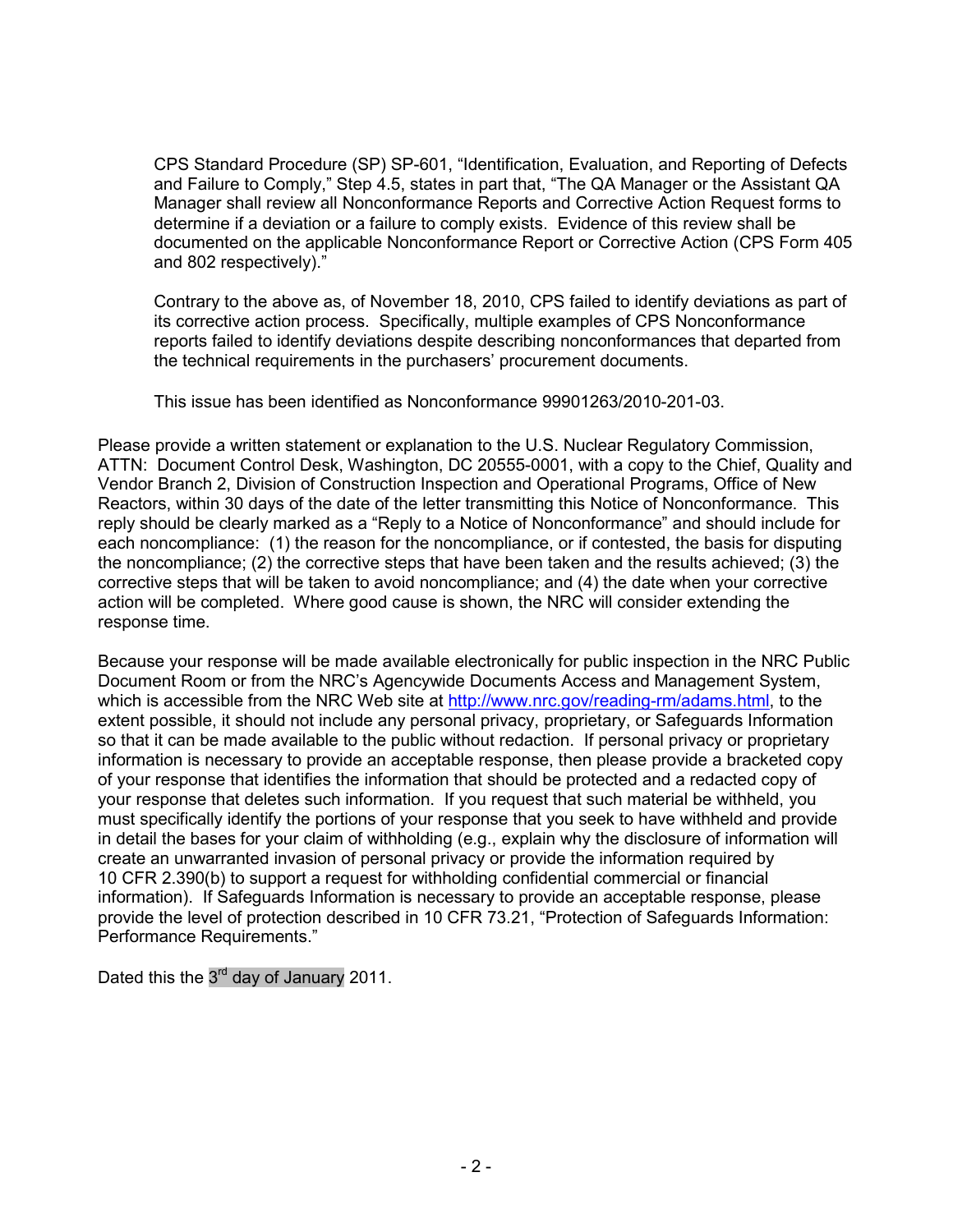#### **U.S. NUCLEAR REGULATORY COMMISSION OFFICE OF NEW REACTORS DIVISION OF CONSTRUCTION INSPECTION AND OPERATIONAL PROGRAMS VENDOR INSPECTION REPORT**

| Docket No.:                       | 99901263                                                                                                                                                                                                                                                                                                                                                                                                                                                                                                               |                                                                                                       |  |
|-----------------------------------|------------------------------------------------------------------------------------------------------------------------------------------------------------------------------------------------------------------------------------------------------------------------------------------------------------------------------------------------------------------------------------------------------------------------------------------------------------------------------------------------------------------------|-------------------------------------------------------------------------------------------------------|--|
| Report No.:                       | 99901263/2010-201                                                                                                                                                                                                                                                                                                                                                                                                                                                                                                      |                                                                                                       |  |
| Vendor:                           | <b>Consolidated Power Supply</b><br>3556 Mary Taylor Rd.<br>Birmingham, AL 35235                                                                                                                                                                                                                                                                                                                                                                                                                                       |                                                                                                       |  |
| <b>Vendor Contact:</b>            | Mr. Joe Robbins<br><b>Quality Assurance Manager</b><br>Telephone: (205) 665-5515<br>E-mail: joe.robbins@consolidatedpower.com                                                                                                                                                                                                                                                                                                                                                                                          |                                                                                                       |  |
| <b>Nuclear Industry Activity:</b> | Consolidated Power Supply is a materials vendor contracted for<br>the manufacture of materials for key AP1000, Watts Bar Unit 2,<br>The Mixed Oxide Fuel Cycle Facility (MOX), and operating plant<br>components. Consolidated Power Supply is currently under<br>contract for the supply of rebar for MOX, and rebar and plate for<br>Shaw Modular Solutions. Consolidated Power Supply is a<br>materials organization that holds a quality systems certificate from<br>the American Society of Mechanical Engineers. |                                                                                                       |  |
| <b>Inspection Dates:</b>          | November 15-19, 2010                                                                                                                                                                                                                                                                                                                                                                                                                                                                                                   |                                                                                                       |  |
| Inspectors:                       | Samantha Crane<br><b>Victor Hall</b><br>Yamir Diaz-Castillo<br><b>Stacy Smith</b><br><b>Timothy Steadham</b>                                                                                                                                                                                                                                                                                                                                                                                                           | CQVB/DCIP/NRO, Team Leader<br><b>CQVB/DCIP/NRO</b><br>CQVP/DCIP/NRO<br>CQVB/DCIP/CQVB<br>CIB3/DCI/RII |  |
| Approved by:                      | Richard Rasmussen, Chief<br>Quality and Vendor Branch 2<br>Division of Construction Inspection<br>& Operational Programs<br>Office of New Reactors                                                                                                                                                                                                                                                                                                                                                                     |                                                                                                       |  |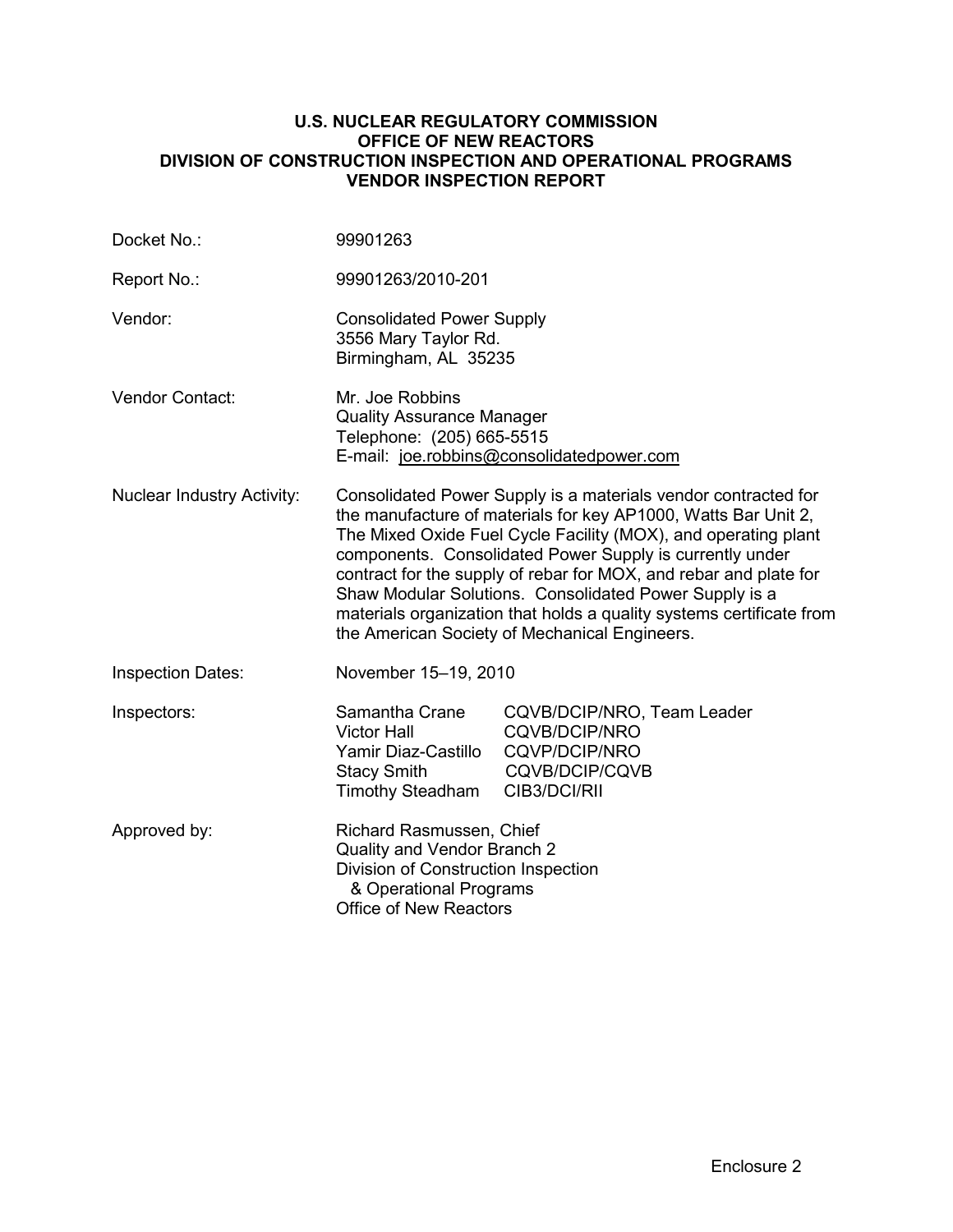# **EXECUTIVE SUMMARY**

#### Consolidated Power Supply 99901263/2010-201

The purpose of this inspection was to verify that Consolidated Power Supply (CPS) implemented an adequate quality assurance (QA) program that complied with the requirements of Appendix B, "Quality Assurance Criteria for Nuclear Power Plants and Fuel Reprocessing Plants," of Title 10 of the *Code of Federal Regulations* (10 CFR) Part 50, "Domestic Licensing of Production and Utilization Facilities." The inspection also verified that CPS implemented a program under 10 CFR Part 21, "Reporting of Defects and Noncompliance," that met the regulatory requirements of the U.S. Nuclear Regulatory Commission (NRC). The NRC inspectors conducted the inspection at the CPS facility in Birmingham, AL, during the period November 15–19, 2010. Mr. Jianfeng Gu, a foreign assignee from the Chinese National Nuclear Safety Administration, observed this inspection.

The following regulations served as the bases for the NRC inspection:

- Appendix B of 10 CFR Part 50
- 10 CFR Part 21

During the conduct of this inspection, the NRC inspectors implemented Inspection Procedure (IP) 43002, "Routine Inspections of Nuclear Vendors"; IP 43004, "Inspection of Commercial-Grade Dedication Programs"; and IP 36100, "Inspection of 10 CFR Part 21 and 50.55(e) Programs for Reporting Defects and Nonconformance."

The NRC previously performed an inspection at the CPS facility in Birmingham, AL, from December 6 to 10, 1993, as documented in NRC Inspection Report 99901263/93-01.

The results of this inspection are summarized below.

#### 10 CFR Part 21

CPS appropriately translated the requirements of 10 CFR Part 21 into implementing procedures and, for those activities reviewed by the inspectors, implemented them as required by CPS procedures. No findings of significance were identified.

#### Commercial-Grade Item Dedication

With the exception of Nonconformance 99901263/2010-201-01 for failure to adequately document the process used to dedicate commercial-grade items, the inspectors concluded that CPS implemented a commercial-grade dedication process in compliance with regulatory requirements and industry guidance.

#### Procurement Document Control

The inspectors concluded that the implementation of the CPS procurement document control program was consistent with the regulatory requirements of Criterion IV, "Procurement Document Control," of Appendix B of 10 CFR Part 50 and the provisions of the CPS quality assurance manual (QAM) and associated implementing procedures. Based on the sample reviewed, the inspectors also concluded that CPS was effectively implementing its policies and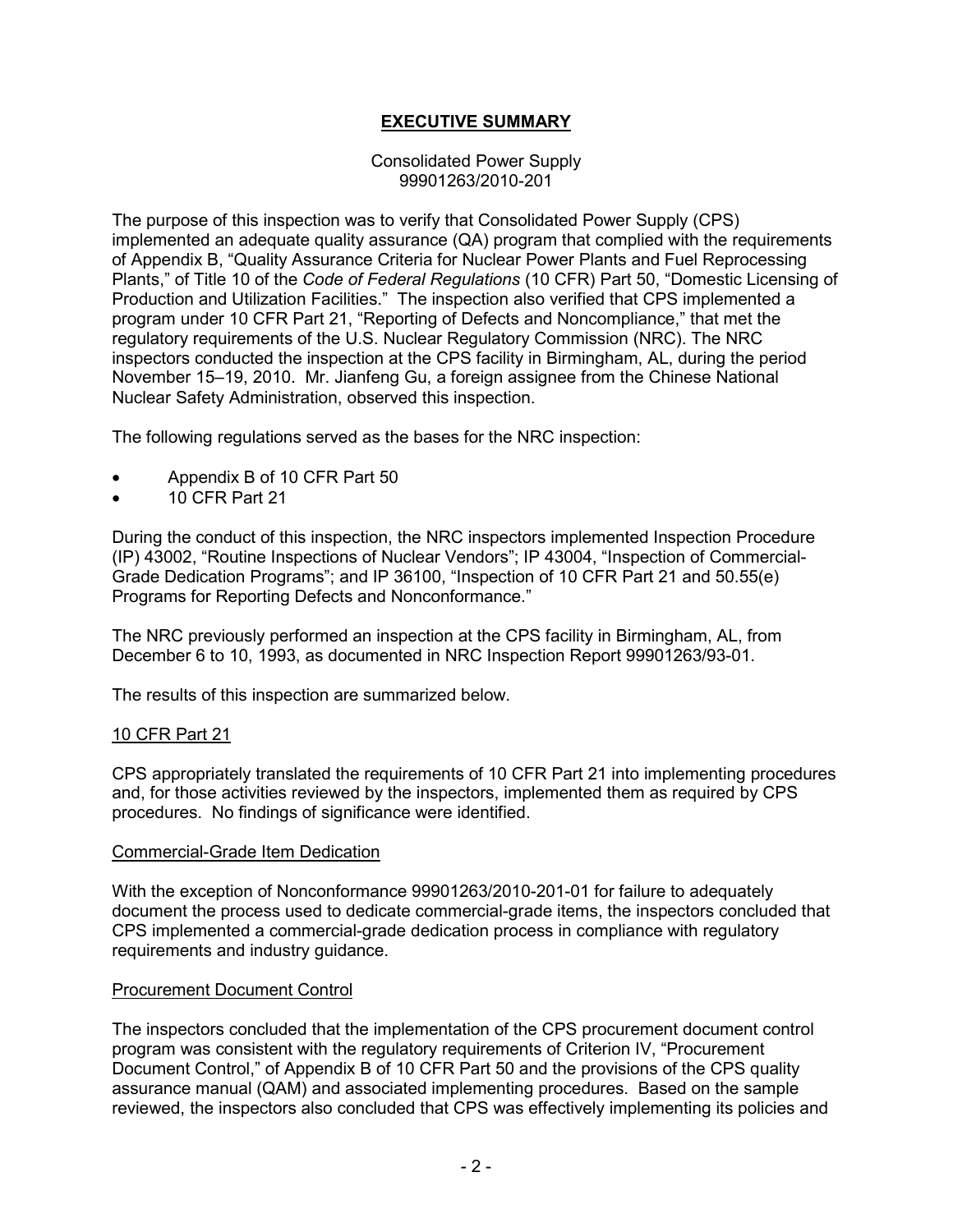procedures associated with the control of procurement documents. No findings of significance were identified.

# Control of Purchased Material, Equipment, and Services and Audits

The inspectors concluded that the implementation of the CPS control of purchased material, equipment, and services and audit programs was consistent with the regulatory requirements of Criterion VII, "Control of Purchased Material, Equipment, and Services," and Criterion XVIII, "Audits," of Appendix B of 10 CFR Part 50 and the provisions of the CPS QAM and associated implementing procedures. No findings of significance were identified.

# Control of Special Processes

The inspectors concluded that the implementation of the CPS program for control of special processes was consistent with the regulatory requirements of Criterion IX, "Control of Special Processes," of Appendix B to 10 CFR Part 50. Based on the sample of records reviewed, the inspectors concluded that qualified personnel were using qualified equipment and processes to effectively implement the CPS QAM and the associated special process procedures. No findings of significance were identified.

### **Inspections**

The inspectors concluded that the CPS inspection processes and practices were consistent with Criterion X, "Inspection," of Appendix B to 10 CFR Part 50. The inspectors concluded that CPS's implementation of these processes and practices was acceptable relative to contractual and procedural requirements. No findings of significance were identified.

# Test Control

The inspectors concluded that the implementation of the CPS program for test control was consistent with the regulatory requirements of Criterion XI, "Test Control," of Appendix B to 10 CFR Part 50. Based on the sample of records reviewed, the inspectors concluded that qualified personnel were using qualified equipment and processes to effectively implement the CPS QAM and the associated special test control procedures. No findings of significance were identified.

### Control of Measuring and Test Equipment

With the exception of Nonconformance 99901263/2010-201-02 for failure to provide adequate acceptance criteria for performing calibration activities for the optical emission spectrometer (OES), the inspectors concluded that the implementation of the CPS program for control of hand-held measuring and test equipment was consistent with the regulatory requirements of Criterion XII, "Control of Measuring and Test Equipment," of Appendix B to 10 CFR Part 50.

### Nonconforming Materials, Parts, or Components

The inspectors concluded that the implementation of the CPS program for control of nonconforming material, parts, or components was consistent with the regulatory requirements of Criterion XV, "Nonconforming Materials, Parts, or Components," of Appendix B to 10 CFR Part 50. Based on the limited sample of documents reviewed and its observation of ongoing production activities at the CPS facilities, the inspectors also determined that CPS is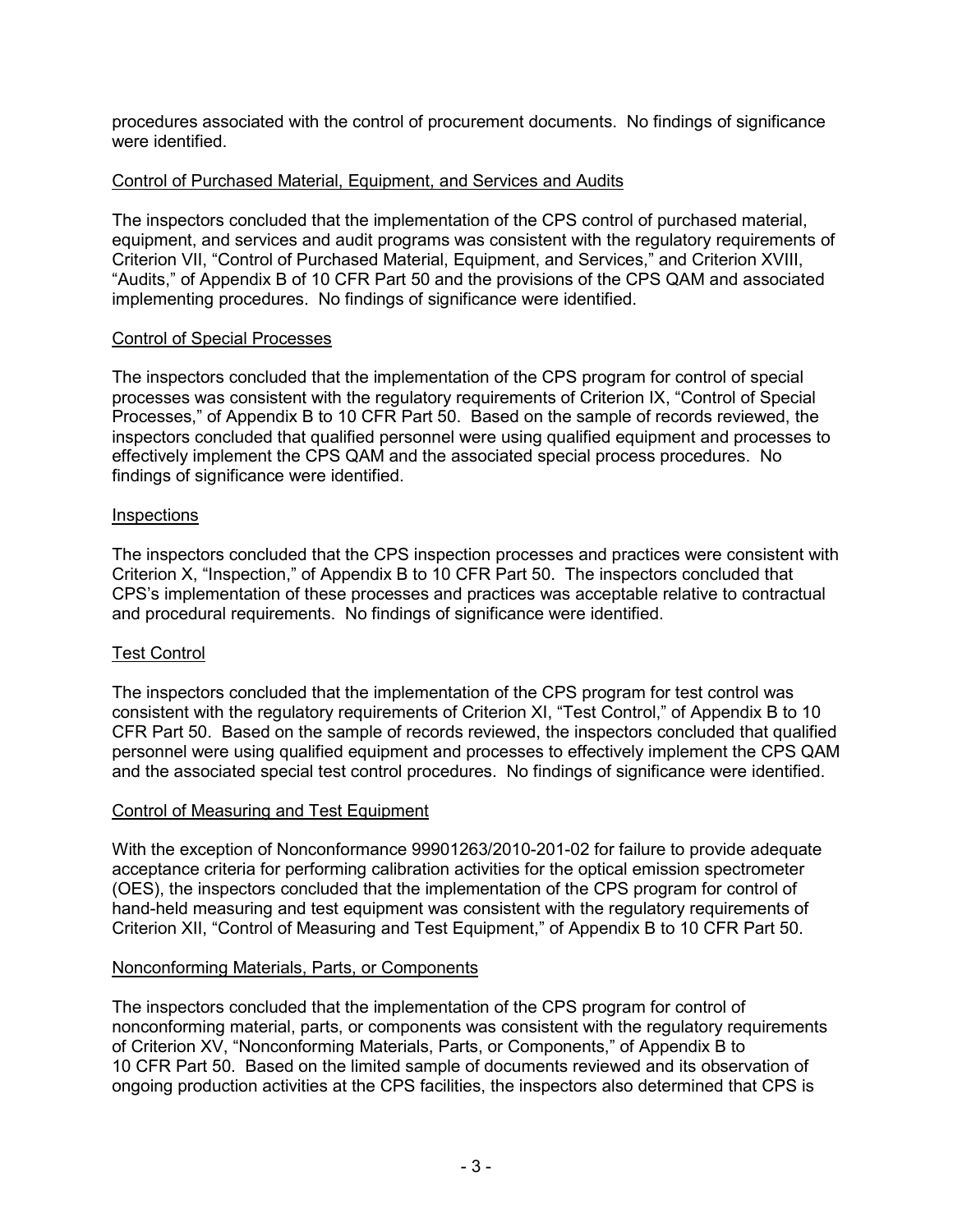effectively implementing its QAM and the associated nonconformance procedures. No findings of significance were identified.

# **Corrective Actions**

With the exception of Nonconformance 99901263/2010-201-03 issued for the failure to identify deviations, the inspectors concluded that, based on the limited sample of corrective action requests reviewed, the implementation of the CPS program for corrective actions was consistent with the regulatory requirements of Criterion XVI, "Corrective Action," of Appendix B to 10 CFR Part 50.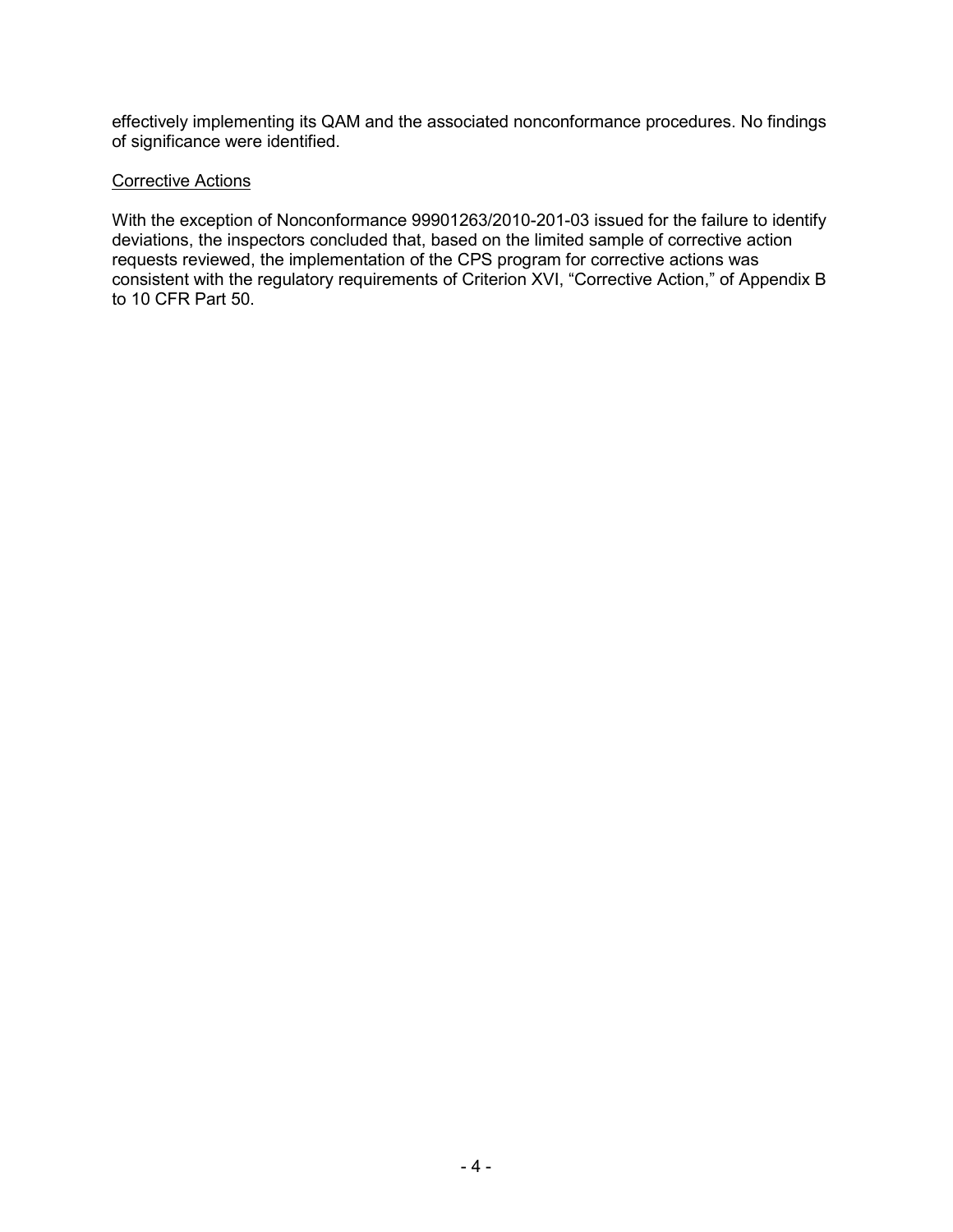# **REPORT DETAILS**

# 1. 10 CFR Part 21 Program

### a. Inspection Scope

The inspectors reviewed the CPS policies and implementing procedures that govern its 10 CFR Part 21 program to verify compliance with the requirements of 10 CFR Part 21. The inspectors also reviewed the CPS procedures that govern corrective action and the control and correction of nonconforming items to verify an adequate link to the 10 CFR Part 21 process. Specifically, the inspectors reviewed the following CPS procedures and documentation:

- "Quality Assurance Manual for Nuclear Materials," 5<sup>th</sup> Edition, Revision 3, dated October 17, 2007 (hereafter referred to as the QAM)
- Standard Procedure (SP) SP-601, "Identification, Evaluation, and Reporting of Defects and Failure To Comply," Revision 8, dated June 1, 2010
- SP-405, "Nonconformances," Revision 13, dated May 15, 2009
- "2010 Annual Management Review," dated May 17, 2010
- "2009 Annual Management Review," dated April 29, 2009
- "2008 Annual Management Review," dated April 4, 2008
- Form 802, "Corrective Action Request Form," Revision 3
- Corrective Action Report (CAR) I09-13, dated June 17, 2009
- CAR I09-9, dated May 20, 2009
- CAR I09-4, dated April 10, 2009
- CAR I08-18, dated December 5, 2008
- CAR I05-16, dated December 1, 2005
- CAR I06-6, dated June 28, 2006
- CAR I05-9, dated May 23, 2005
- PO 4500285486 to Alloy Stainless for a 90-degree elbow, dated April 11, 2005
- PO 24782 to Elite Tool Company for an austenitic steel bar, dated November 25, 2009
- PO 00000712 to Bonney Forge for a 90-degree elbow, dated February 10, 2010.
- PO 95115 to Laboratory Testing Inc., for testing of a tube wall, dated April 27, 2010
- PO 4500256703 to SPX McKean for a squib bonnet, dated August 8, 2010.

# b. Observations and Findings

SP-601 establishes the requirements for CPS compliance with 10 CFR Part 21, and appropriately describes the requirements for including 10 CFR Part 21 applicability in CPS-issued POs, the posting requirements of 10 CFR Part 21, and record retention.

SP-601 states that CPS does not have the ability to perform evaluations and will notify the customer within 5 days of discovery that a deviation or failure to comply exists, in accordance with 10 CFR 21.21(b).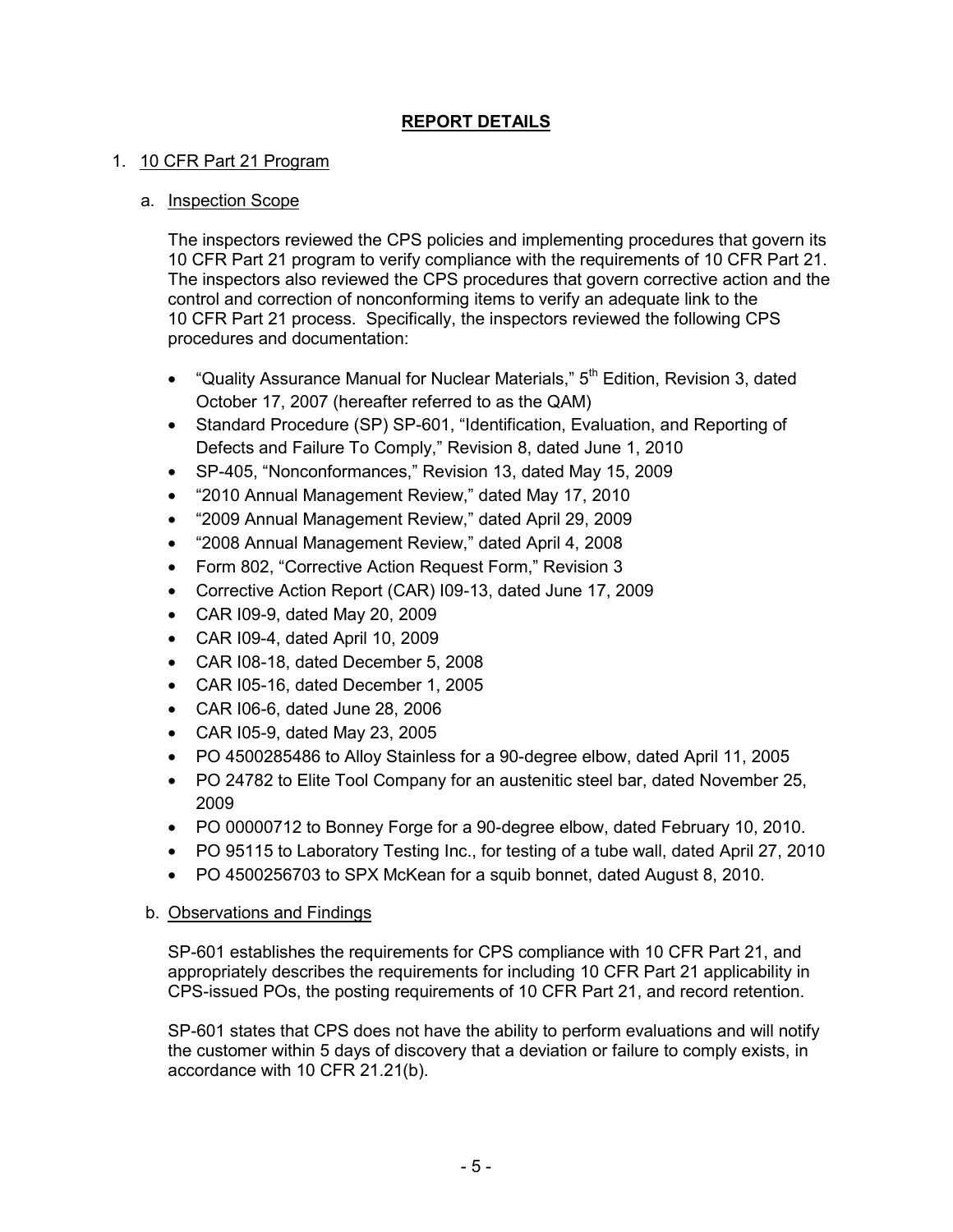Before a 2009 customer audit, SP-601 contained provisions for evaluating deviations and failures to comply to identify defects and failures to comply associated with substantial safety hazards and included the required timelines for the evaluation of and reporting of defects and failures to comply to the NRC. During the inspection, CPS issued CAR I10-21 to address incorporating the provisions of 10 CFR 21.21(a). For the sample of CARs reviewed, the inspectors did not identify any instances where CPS was not effectively implementing the requirements of 10 CFR 21.21(b).

The inspectors verified that SP-405 and Section 16 of the QAM provided a connection to the 10 CFR Part 21 program.

The inspectors verified that for a sample of five CARs in which CPS had informed its customers that an evaluation needed to be performed, CPS did not exceed the time limit identified in 10 CFR 21.21(b) for informing its customers.

The inspectors observed that CPS maintained three postings in its facility to satisfy the posting requirements of 10 CFR 21.6. Each posting included a copy of Section 206 of the Energy Reorganization Act of 1974, as amended; a copy of 10 CFR Part 21; a copy of 10 CFR 50.55(e); and a copy of SP-601.

The inspectors verified that for a sample of CPS POs, CPS had implemented a program consistent with the requirements in 10 CFR 21.31 for specifying the applicability of 10 CFR Part 21 in its POs for basic components.

c. Conclusions

The inspectors concluded that CPS appropriately translated the requirements of 10 CFR Part 21 into implementing procedures and, for those activities reviewed by the team, implemented them as required. No findings of significance were identified.

- 2. Commercial Grade Item Dedication
	- a **Inspection Scope**

The inspectors reviewed the CPS QAM and implementing procedures for commercialgrade dedication (CGD) activities, and observed dedication activities. Specifically, the inspectors reviewed the following quality and work procedures governing the implementation of CGD activities, as well as a sample of completed dedication packages from the previous 2 years.:

- SP-701, "Dedication of Commercial Grade Items," Revision 12, dated December 30, 2009
- SP-716, "Utilization of Unqualified Source Material," Revision 6, dated October 13, 2004
- SP-403, "Final Inspection," Revision 10, dated April 27, 2007.
- Dedication package for "1-1/2" Diameter SA564 Grade 630 UNS S17400 (17-4 PH) to Condition H-925 Round Bar," from Sales Order 6502191 issued April 2010 for Anderson Greenwood Crosby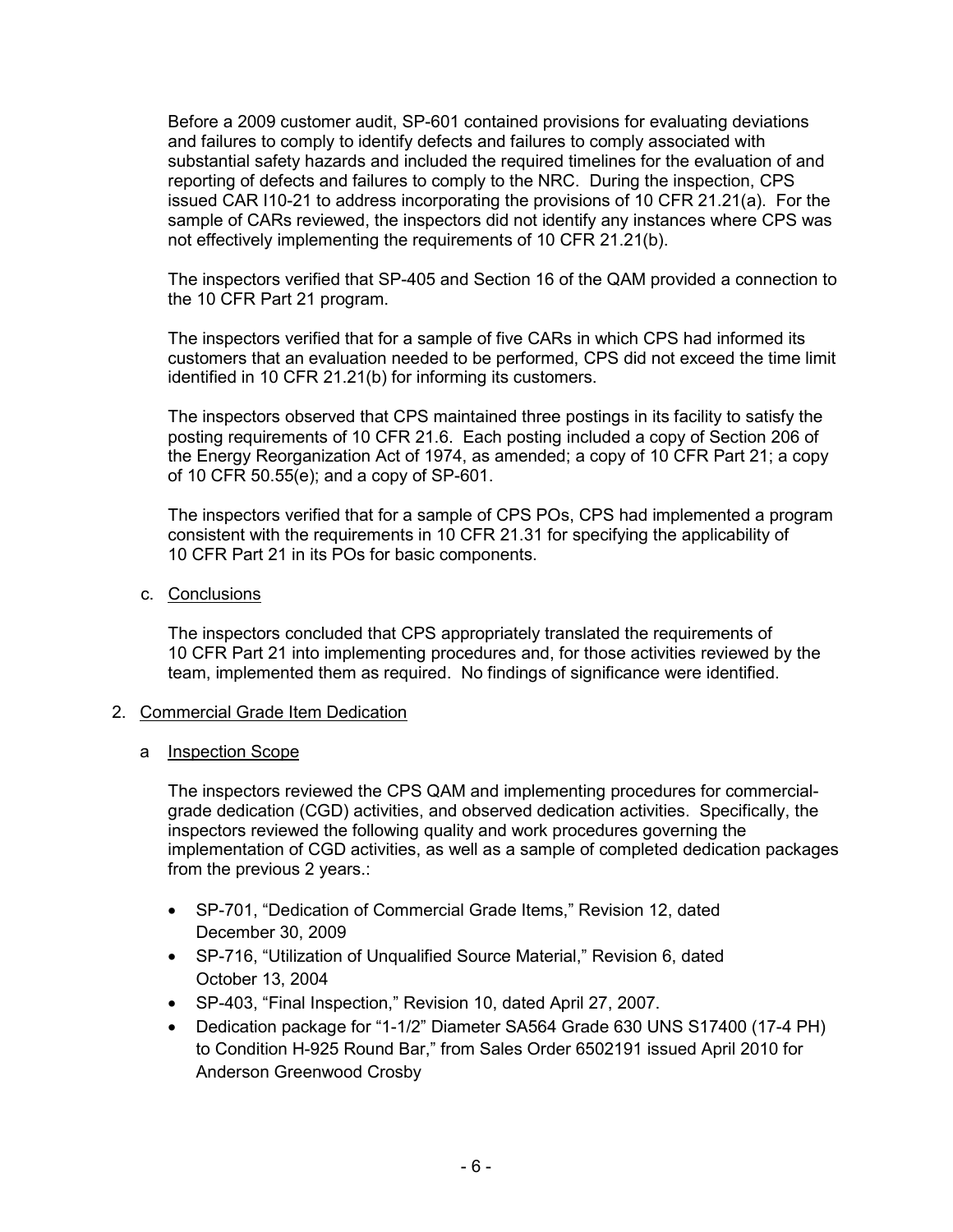- Dedication package for "6"  $\times$  3"  $\times$  1/<sub>2</sub>" A500 Grade B Structural Tubes," from Sales Order 6506206 issued October 2010, for Bechtel Power Corporation for the Tennessee Valley Authority's Watts Bar Unit 2
- Dedication package for "6" x 2" x  $\frac{1}{4}$ " ASTM GRB Structural Tube," "6" x 2" x 3/8" ASTM GRB Structural Tube," "C5 x 9" A36 Channel," "S3 x 5.7 A36 Structural Shapes," and "5" x 3" x ¼" A500 GRB Structural Tube," from Sales Order 6505684 issued October 2010, for Bechtel Power Corporation for the Tennessee Valley Authority's Watts Bar Unit 2
- Dedication package for "2-1.2" S/40 A106 Grade B HF SMLS Pipe," from Sales Order 6505723 issued October 2010, for Exelon Generation
- Dedication package for "5-9/16 OD .375 S/80 SMLS Pipe SA106 GR B SRL PEB," from Sales Order 6505722 issued October 2010, for Exelon Generation
- Dedication package for "4"  $\times$  4"  $\times$  3/16" A500 GR B SQ Tubing 20' R/L," and "3-1/2"  $\times$ 3-1/2" x 3/16" A500 GR.B SQ Tubing 20' R/L," from Sales Order 6505208 issued October 2010 for Omaha Public Power District for Fort Calhoun Station
- Dedication package for "1/2" SCH/10S SA312 TP304 SMLS Pipe x 20' R/L," and "2" SCH/10S SA312 TP304 SMLS Pipe x 20' R/L," from Sales Order 6505213 issued November 2010 for Omaha Public Power District for Fort Calhoun Station
- Dedication package for "C6 x 13 A36 Channel 20' Long," from Sales Order 6501501 issued March 2010, for Shaw Modular Solutions
- Dedication package for ".5" x 8' x 18' A786 Plate," from Sales Order 6503334 issued June 2010, for Shaw Modular Solutions
- Dedication package for "3" x 2" x .5" x 20' -6" ASTM A36 Angle," from Sales Order 6501880 issued August 2010, for Shaw Modular Solutions
- Dedication package for "8.625" O.D. x .625" Wall 19' Min Lengths A500 GR.B Structural Tubing," from Sales Order 6504621 issued August 2010, for Shaw Modular Solutions
- Dedication package for "L4 x 3" x .5" x .46' A36 Angle," from Sales Order 6503331 issued October 2010, for Shaw Modular Solutions.

The inspectors noted that SP-701 outlined CPS's process for dedication of commercial items using the guidelines, acceptance methods, and sampling plans in the following Electric Power Research Institute (EPRI) documents:

- EPRI NP-5652, "Guideline for the Utilization of Commercial Grade Items in Nuclear Safety Related Applications (NCIG-07)"
- EPRI TR-102260, "Supplemental Guidance for the Application of EPRI Report NP-5652 on the Utilization of Commercial Grade Items"
- EPRI TR-017218-R1, "Guideline for Sampling in the Commercial-Grade Item Acceptance Process."

The inspectors found that SP-701 was applied only to commercial items being certified as safety related, with a specific exclusion of items being upgraded to American Society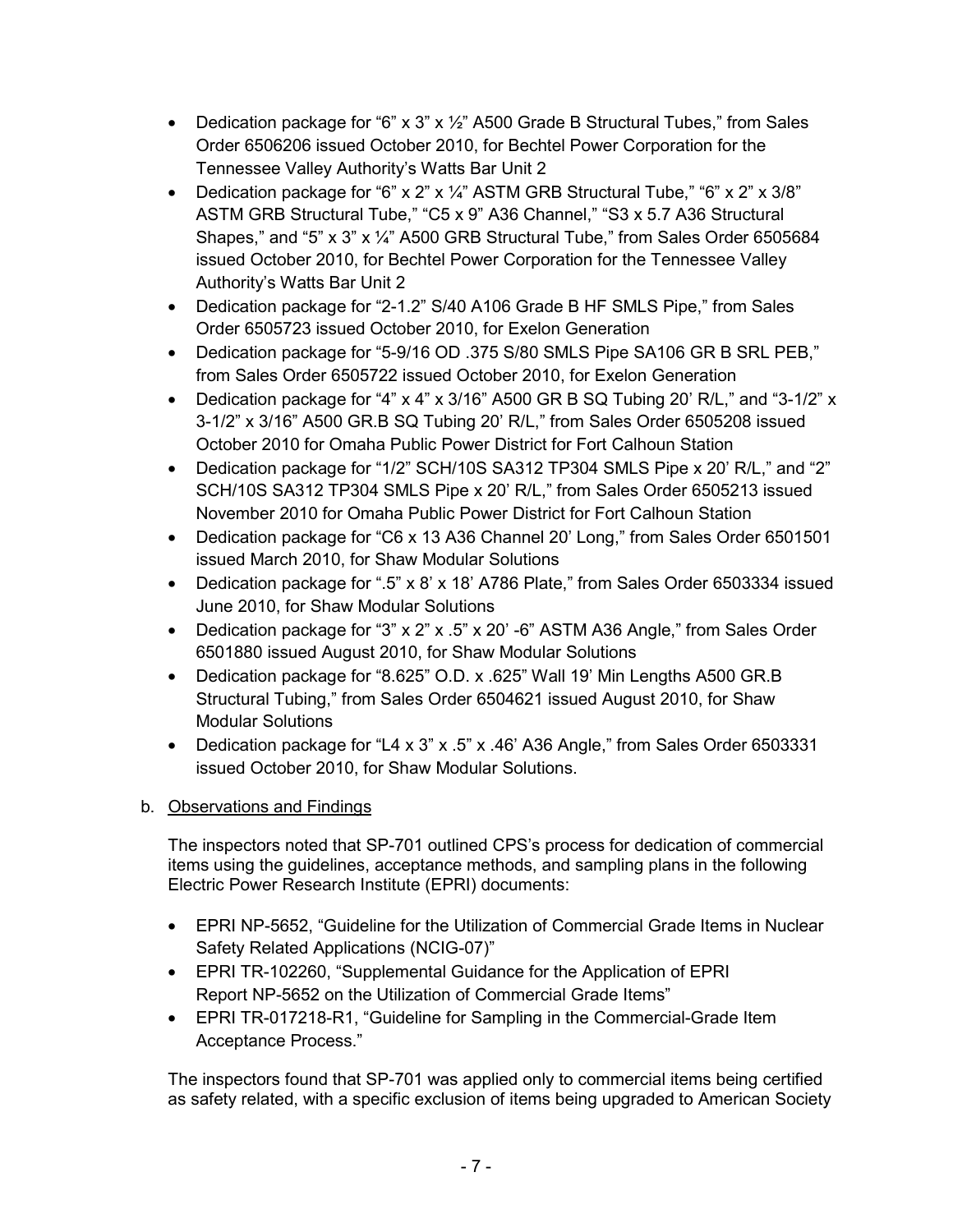of Mechanical Engineers (ASME) Code Class 1. The procedure stated that, "Prior to certification as a safety-related item (Basic Component), a commercial grade item shall have successfully completed the dedication process described in this procedure SP-701, OR the commercial grade item shall have successfully completed the tests and inspections required in procedure SP-716 for ASME Section III 'upgrade.' (It should be noted that SP-701 SHALL NOT be used for qualifying items for use on ASME Section III orders)."

The inspectors found that CPS' dedication activities consisted primarily of material verification. Due to the nature of the products supplied, CPS did not have knowledge of the end use or the safety function of the items that it dedicated. CPS considered the chemical, mechanical, metallographic, and dimensional tests and inspections required by the material specification and customer order (and the manufacturer's published literature, if applicable) when determining critical characteristics. In addition, CPS provided basic cutting of materials, but did not perform intricate or extensive machining.

However, on the dedication plans reviewed, the inspectors found that CPS failed to document the dimensions in the customer's PO as critical characteristics. Instead, CPS listed the material specification as the acceptance criteria. One example of this issue was for a 20 feet and 6 inch section of 3 inch by 2 inch by ½ inch American Society of Testing and Materials (ASTM) A36 angle. The dimensions were listed as a critical characteristic and the acceptance criteria for the dimensional critical characteristic were listed as ASTM specification "A6." ASTM A6 provides general requirements for the dimensions of various shapes of structural steel. The dedication plan for the above example listed the general requirements for this size of angle, but did not list the dimensions requested in the customer's PO (i.e., 20 feet and 6 inches).

The inspectors noted that CPS performed additional dimensional tests as part of its final inspection in accordance with SP-403. The inspectors observed final inspection activities being performed by the CPS quality control (QC) staff and found that SP-403 provided adequate guidance for CPS to verify dimensional attributes. Final inspections referenced the customers' POs for the acceptance criteria, when applicable, but these activities were not considered part of the dedication process. In the example above, CPS verified as part of its final inspection that the length of the A36 angle was 20 feet and 6 inches. The inspectors did not identify any instances in which CPS failed to perform the final dimensional inspections. However, the inspectors determined that CPS failed to adequately document these activities as part of the formal dedication process. The inspectors identified this issue as an example of Nonconformance 99901263/2010- 201-01.

For the verification of critical characteristics, CPS procedures expanded upon the four acceptance methods from EPRI NP-5652: (1) tests and inspections, (2) commercialgrade surveys, (3) source verification (i.e., source surveillance), and (4) acceptable supplier performance record. The CPS procedures clearly indicated restrictions on the use of methods (2) and (4), consistent with NRC Generic Letter 89-02, "Actions to Improve the Detection of Counterfeit and Fraudulently Marketed Products," dated March 21, 1989. The inspectors also found that CPS used sampling plans in accordance with EPRI TR-017218-R1 which documented adequate technical bases.

SP-716 outlined the CPS process for using unqualified source material (USM), in accordance with ASME Section III, NCA-3855.5/WA-3855.5. Section 2.1 of this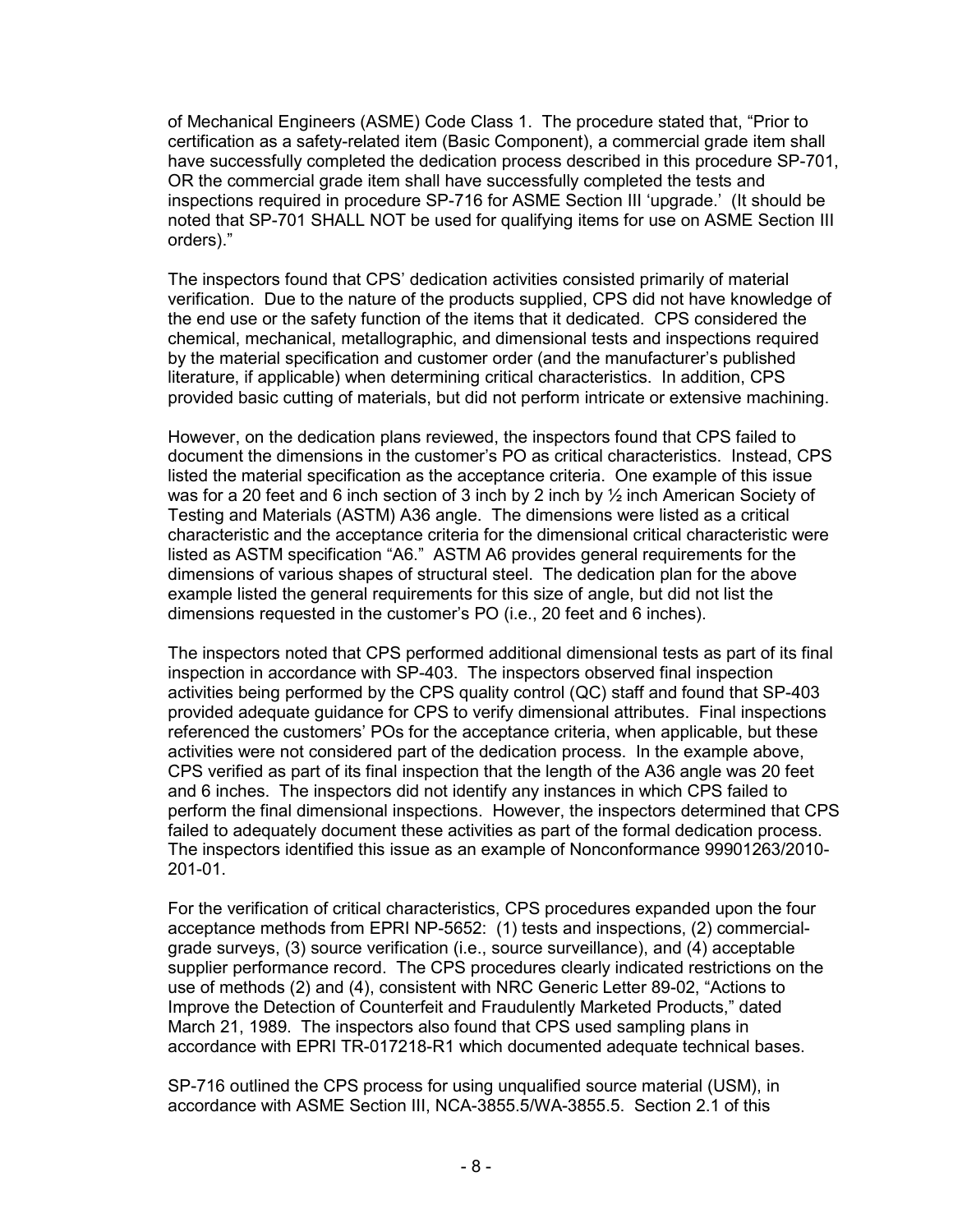procedure stated, in part, that, "this procedure applies to all orders for which CPS will procure USM and qualify it for certification as Material (as defined by ASME Section III). Although similar in nature, this procedure does not include the dedication of commercial grade items for non-Code safety related use. However, Material qualified under this procedure may be used to fill non-Code safety related orders."

The inspectors noted that the above statement was inconsistent since a commercial item that is used to fill a non-ASME Code safety-related order must be dedicated. Despite this inconsistency, the inspectors found that SP-716 described adequate practices for verifying material and therefore provided CPS adequate practices for dedicating CGIs, similar to SP-701. However, the inspectors noted that CPS did not use dedication plans under SP-716. As a result, CPS did not adequately document the identification of critical characteristics when the ASME upgrade process was used to dedicate items. The inspectors identified this issue as a second example of Nonconformance 99901263/2010-201-01.

c. Conclusions

The inspectors identified one nonconformance with two examples to Criterion V of Appendix B to 10 CFR Part 50. The team cited Nonconformance 99901263/2010-201- 01 for failure to adequately document the process used to dedicate CGIs. With the exception of the nonconformance noted above, the inspectors concluded that CPS implemented a CGD process in compliance with regulatory requirements and industry guidance.

### 3. Procurement Document Control

### a. Inspection Scope

The inspectors reviewed the CPS policies and procedures for procurement document control to verify compliance with Criterion IV, "Procurement Document Control," of Appendix B to 10 CFR Part 50. In addition, the inspectors reviewed a sample of POs to verify proper implementation of the CPS procurement program. Specifically, the inspectors reviewed the following documents:

- Section 4, "Procurement Document Control," of the "Quality Assurance Manual for Nuclear Materials,"  $5<sup>th</sup>$  Edition, Revision 3, dated October 17, 2007
- SP-602, "Order Processing and Procurement Document Control," Revision 10, issued June 2010
- PO 4500285486 to Alloy Stainless for a 90-degree elbow, dated April 11, 2005
- PO 24782 to Elite Tool Company for an austenitic steel bar, dated November 25, 2009
- PO 00000712 to Bonney Forge for a 90-degree elbow, dated February 10, 2010
- PO 95115 to Laboratory Testing Inc., for testing of a tube wall, dated April 27, 2010
- PO 4500256703 to SPX McKean for a squib bonnet, dated August 8, 2010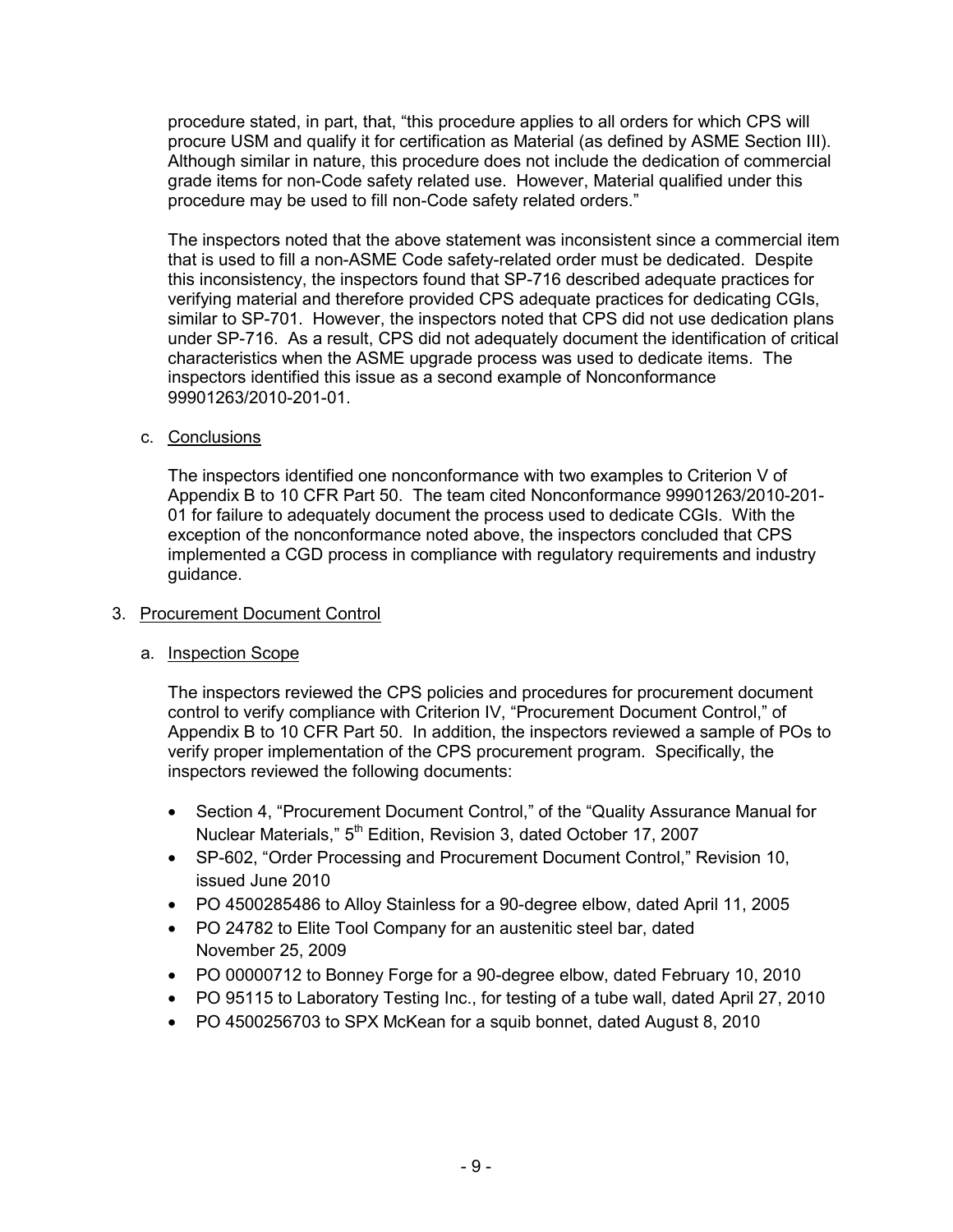### b.1 Procedural Controls for the Release of Procurement Documents

The inspectors noted that the QAM and SP-602 provided sufficient guidance to ensure that the necessary technical, quality and administrative requirements were imposed on vendors supplying to CPS.

### b.2 Implementation of CPS Purchase Orders

The inspectors found that the POs adequately documented the procurement requirements established by the governing policies and procedures. Documentation included task definitions and responsibilities; imposition of appropriate quality, technical, and regulatory requirements; and identification of applicable codes and standards. The inspectors also found that the documentation adequately defined contract deliverables, dispositioning of nonconformances, access rights, and extension of contractual requirements to subcontractors.

### c. Conclusions

The inspectors concluded that the implementation of the CPS procurement document control program was consistent with the regulatory requirements of Criterion IV of Appendix B to 10 CFR Part 50 and the provisions of the CPS QAM and associated implementing procedures. Based on the sample of POs reviewed, the inspectors also concluded that CPS was effectively implementing its policies and procedures associated with the control of procurement documents. No findings of significance were identified.

### 4. Control of Purchased Material, Equipment, and Services and Audits

### a. Inspection Scope

The inspectors reviewed the policies and procedures that govern the implementation of the CPS processes to verify compliance with Criterion VII, "Control of Purchased Material, Equipment, and Services," and Criterion XVIII, "Audits," of Appendix B to 10 CFR Part 50. The inspectors reviewed a sample of POs, the associated internal and external audit reports, and the supplier evaluations to evaluate compliance with program requirements and adequate implementation of those requirements. In addition, the inspectors reviewed qualifications of auditors and corrective actions that address deficiencies identified by the audit findings for adequacy and timeliness. Specifically, the inspectors reviewed the following documents:

- Section 6, "Document Control," of the "Quality Assurance Manual for Nuclear Materials,"  $5<sup>th</sup>$  Edition, Revision 3, dated October 17, 2007
- Section 7, "Control of Purchased Material and Services," of the "Quality Assurance Manual for Nuclear Materials," 5<sup>th</sup> Edition, Revision 3, dated October 17, 2007
- Section 18, "Audits," of the "Quality Assurance Manual for Nuclear Materials," 5<sup>th</sup> Edition, Revision 3, dated October 17, 2007
- SP-501, "Qualification and Certification of Lead Audit Personnel," Revision 4, issued March 2002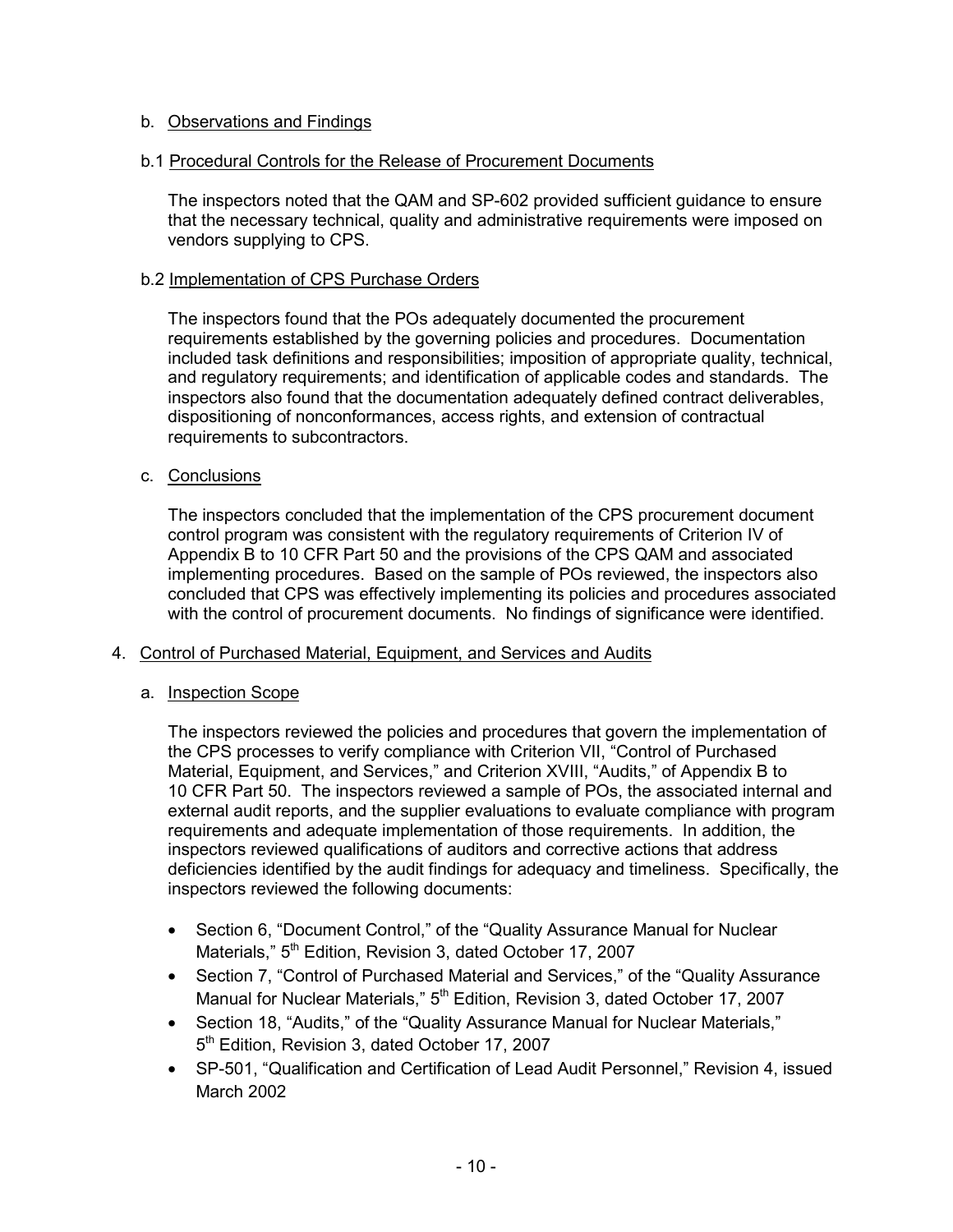- SP-503, "Qualification and Certification of Inspection Personnel," Revision 4, issued July 2000
- SP-802, "Vendor Survey/Audits," Revision 11, issued December 2009
- SP-803, "Internal Audits," Revision 5, issued December 2009
- SP-804, "Source Surveillance/Verification Activities," Revision 4, issued April 2007
- SP-805, "Performance Assessments," Revision 3, issued December 2000
- SP-806, "Acceptance of Recognized Accreditation for Suppliers of Subcontracted Calibration," Revision 2, issued March 2009
- SP-808, "Annual Vendor Evaluations," Revision 0, issued May 2010
- PO 4500285486 to Alloy Stainless for a 90-degree elbow, dated April 11, 2005
- PO 24782 to Elite Tool Company for an austenitic steel bar, dated November 25, 2009
- PO 00000712 to Bonney Forge for a 90-degree elbow, dated February 10, 2010.
- PO 95115 to Laboratory Testing Inc., for testing of a tube wall, dated April 27, 2010
- PO 4500256703 to SPX McKean for a squib bonnet, dated August 8, 2010.

# b.1 Maintenance of the Approved Vendors List

Section 6 of the CPS QAM states that the QA manager maintains, distributes, and controls the approved vendors list (AVL). The content of the AVL is controlled by an index reflecting the QA manager's approval by signature or initials and date, identification of each vendor, and the approval date of the vendor's current AVL page. Section 6 describes the minimum information that should be included in each vendor's page of the AVL. The inspectors verified that the AVL documented (1) the QA manager's approval by signature or initials and approval date; (2) the vendor name and address; (3) the scope of qualification; (4) the required limitations and restrictions if necessary; (5) the date of the last survey or audit, as applicable; and, if applicable, (6) the vendor's quality program or ASME certificate number and expiration date, and any CPS established controls. In addition, the inspectors verified the listings from the AVL and cross-referenced the information with applicable audit reports. The inspectors did not identify any issues in this area.

### b.2 CPS Purchase Orders

The inspectors reviewed procurement controls to verify compliance with QAM requirements. The inspectors also reviewed a sample of POs and associated receipt inspection reports. The inspectors confirmed that (1) POs are reviewed and approved by responsible personnel, (2) technical and quality requirements are imposed in POs, and (3) CPS verified that their suppliers comply with PO requirements.

### b.3 External Audits

SP-802 establishes the requirements and methods for implementation of a program to perform vendor surveys and audits, including the actions to be taken to correct findings identified during surveys and audits. SP-804 established the requirements for the performance of sub-tier supplier source verification activities. SP-805 establishes the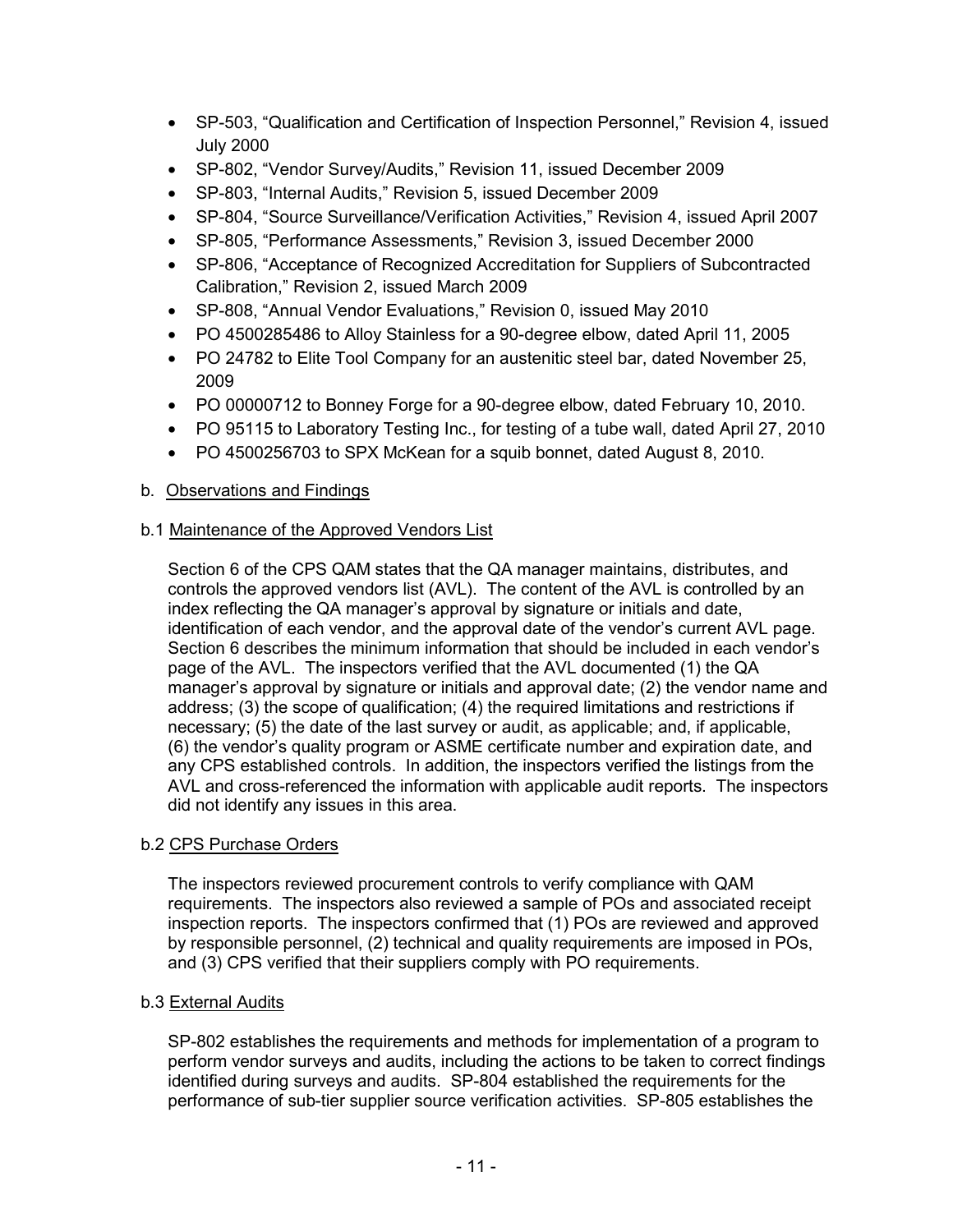requirements for evaluating the effectiveness of a material organization's quality program through performance assessments.

SP-806 establishes a process for CPS acceptance of subcontracted commercial-grade calibration services based on recognized accreditation as an alternative to the performance of supplier surveys, audits, source surveillances, and additional tests and inspections (beyond standard receiving inspection).

SP-808 establishes the requirements for documented evaluations to assess vendor performance on an annual basis. This type of evaluation shall be performed within the same calendar month as the previous annual evaluation. The scope of an annual evaluation shall review the following: (1) records such as certificates of conformance, nonconformance notices, and corrective actions; (2) results of previous CPS source verifications, surveys, audits, and receiving inspections; (3) operating experience; (4) results of audits from other sources (e.g., ASME, Nuclear Procurement Issues Committee); (5) significant changes in the vendor's QA program; and (6) the vendor's responsiveness in resolving audit findings or other corrective action.

The inspectors verified the CPS approval process for a sample of external audits, surveys, source surveillances, performance assessments, and annual vendor evaluations. The inspectors observed that the audits, surveys, source surveillances, and performance assessments reviewed were adequately documented and provided evidence of the vendor's compliance with ASME and QA requirements. In addition, the inspectors verified that the checklists were prepared and completed for the audit and contained sufficient objective evidence to support the conclusions made by CPS. Furthermore, the inspectors also verified that CPS had approved the vendor's corrective actions for any findings issued and that the approval was properly documented. The inspectors did not identify any issues in this area.

### b.4 Internal Audits

Section 18 of the CPS QAM establishes the requirements for planned and periodic audits performed of the CPS QA Program. Audits are performed using checklists by qualified individuals other than those having direct responsibilities in the areas being audited. Audits are planned at least once in a 12-month period.

SP-803 supplements the requirements of Section 18 of the CPS QAM by providing specific guidance for the performance of internal audits. Specifically, SP-803 describes the use of an audit plan, provides a checklist, explains what to do when a condition adverse to quality is identified during the audit, and lists what must be included in the internal audit report.

The inspectors verified, for a sample of internal audits conducted in 2008, 2009, and 2010, that internal audits of the CPS QA Program's activities had been scheduled at least annually and had been conducted using a checklist to ensure that all applicable regulatory and quality requirements and criteria were evaluated. The checklists contained an adequate level of objective evidence to support the classification of checklist criteria as satisfactory or unsatisfactory, and CARs were opened for all findings and recommendations identified in audit reports. The inspectors also verified that audit plans identifying the audit scope, focus, and applicable checklist criteria had been prepared and approved before the initiation of the audit activity, as well as verifying that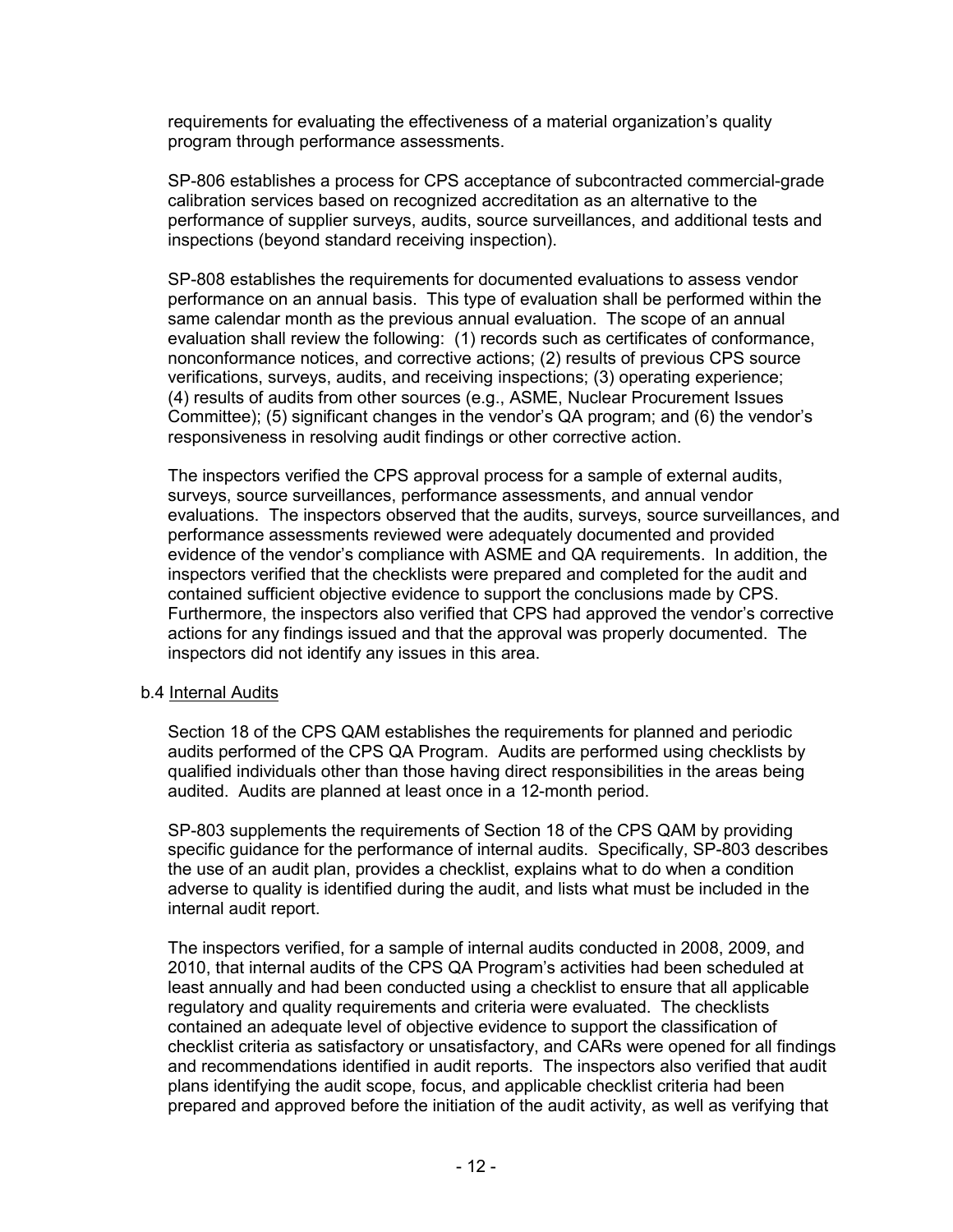the audit reports were prepared in accordance with the requirements described in SP-803. The inspectors did not identify any issues in this area.

#### b.5 Auditor Training and Qualification

SP-501 establishes the requirements for the qualification and certification of lead auditors. The inspectors reviewed a sample of four lead auditor qualifications and confirmed that auditing personnel had completed all required training and maintained qualification and certification in accordance with CPS policies and procedures.

#### c. Conclusions

The inspectors concluded that the implementation of the CPS control of purchased material, equipment, and services and audit programs is consistent with the regulatory requirements of Criteria VII and XVIII of Appendix B to 10 CFR Part 50 and the provisions of the CPS QAM and associated implementing procedures. Based on the sample reviewed, the inspectors determined that CPS is effectively implementing its policies and procedures associated with the control of purchased material, equipment, and services and audits. No findings of significance were identified.

#### 5. Control of Special Processes

#### a. Inspection Scope

The inspectors reviewed the implementation of CPS control of special processes, including nondestructive examination (NDE). Specifically, the inspectors reviewed the policies and procedures governing the implementation of the CPS processes to verify compliance with Criterion IX, "Control of Special Processes," of Appendix B to 10 CFR Part 50. In addition, the inspectors observed in-process activities, including NDE, to verify that the implementation of the program was consistent with CPS documented controls.

The inspectors reviewed the following documents for this inspection area:

- Section 10, "Examinations, Tests, and Inspections," of the "Quality Assurance Manual for Nuclear Materials,", 5<sup>th</sup> Edition, Revision 3, dated October 17, 2007
- Sales Order 6505925, issued October 2010
- Sales Order 6505396, issued October 2010
- Sales Order 6505350, issued November 2010
- Sales Order 6505952, issued October 2010
- Sales Order 6504642, issued October 2010
- Sales Order 6500538, issued October 2010
- selected personnel qualification records
- SP-901, "NDE Personnel Qualification and Certification Written Practice," Revision 8
- SP-902, "UT Equipment Basic Linearity Calibration Check," Revision 12
- SP-903, "Longitudinal UT exam of ASME Sect III Steel Plate," Revision 16
- SP-904, "Angle Beam UT Exam of ASME Sect III Steel Plate," Revision 15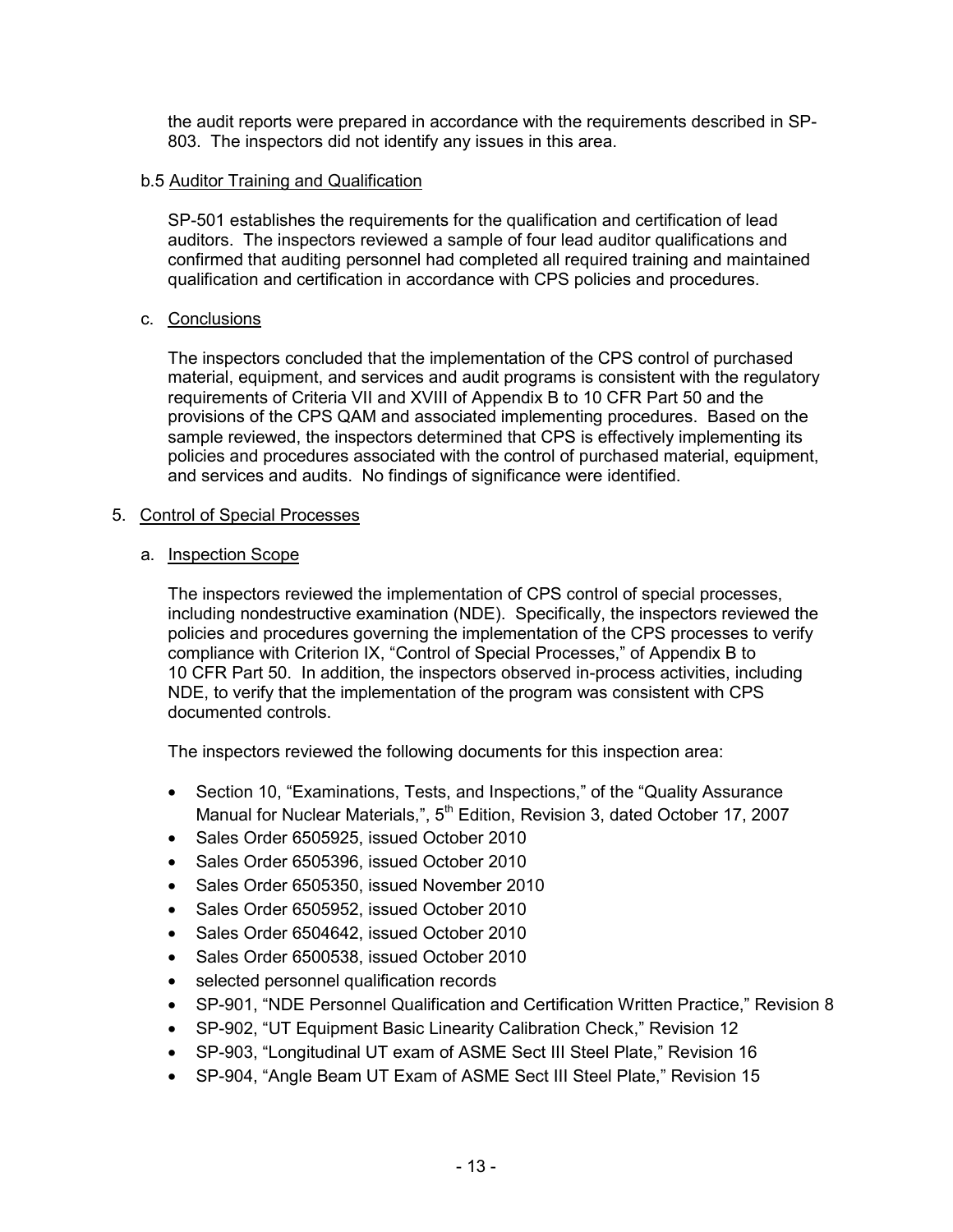- SP-914, "Magnetic Particle Examination of Bars, Tubular Products, Forgings, and Fittings for ASME Sect III Applications," Revision 16
- SP-915, "PT Examination of Bars, Tubular Products, Forgings, and Fittings for ASME Sect III Applications," Revision 18

### b.1 Process Control Documents

Section 10 of the CPS QAM describes the control of NDE. The CPS QAM states that all NDE shall be performed using qualified procedures. The inspectors verified that procedures for performing ultrasonic, magnetic particle, and dye penetrant testing met the requirements of ASME Code, Sections III and V, NQA-1, and applicable regulatory requirements.

The inspectors also verified that the CPS procedure for the qualification of NDE personnel, SP-901, included the necessary provisions to ensure that NDE personnel meet the requirements of ASME Code, Section III, Subsection NX-5521.

### b.2 Nondestructive Examination

The inspectors observed in-process penetrant testing of one pipe fitting, which was the only NDE performed during the inspection period. The inspectors verified that the supporting documentation for this activity, which included QC travelers, liquid penetrant examination procedure SP-915, and certification of the NDE operator met the requirements of Cretierion IX of Appendix B to 10 CFR 50. The inspectors verified, through direct examination and discussions with the NDE operator, that the liquid penetrant examination was satisfactorily performed in accordance with SP-915 and the CPS QAM.

The inspectors verified that documented results of recently performed NDE adequately documented the method, examination parameters, and results in accordance with the CPS QAM, and conformed to the requirements of ASME Code, Section III. The completed NDE packages included two ultrasonic, three dye penetrant, and two magnetic particle examinations.

### b.3 Qualification of Personnel

The CPS QAM states that all NDE shall be performed by qualified individuals. The inspectors reviewed the qualification and certifications for all individuals that performed NDE for CPS, which included two Level II and one Level III NDE inspector. The inspectors verified that the personnel met the requirements of ASME Code, Section III, Subsection NX-5521.

### c. Conclusions

The inspectors concluded that the implementation of the CPS program for control of special processes is consistent with the regulatory requirements of Criterion IX of Appendix B to 10 CFR Part 50. Based on the sample of records reviewed, the inspectors concluded that qualified personnel are using qualified equipment and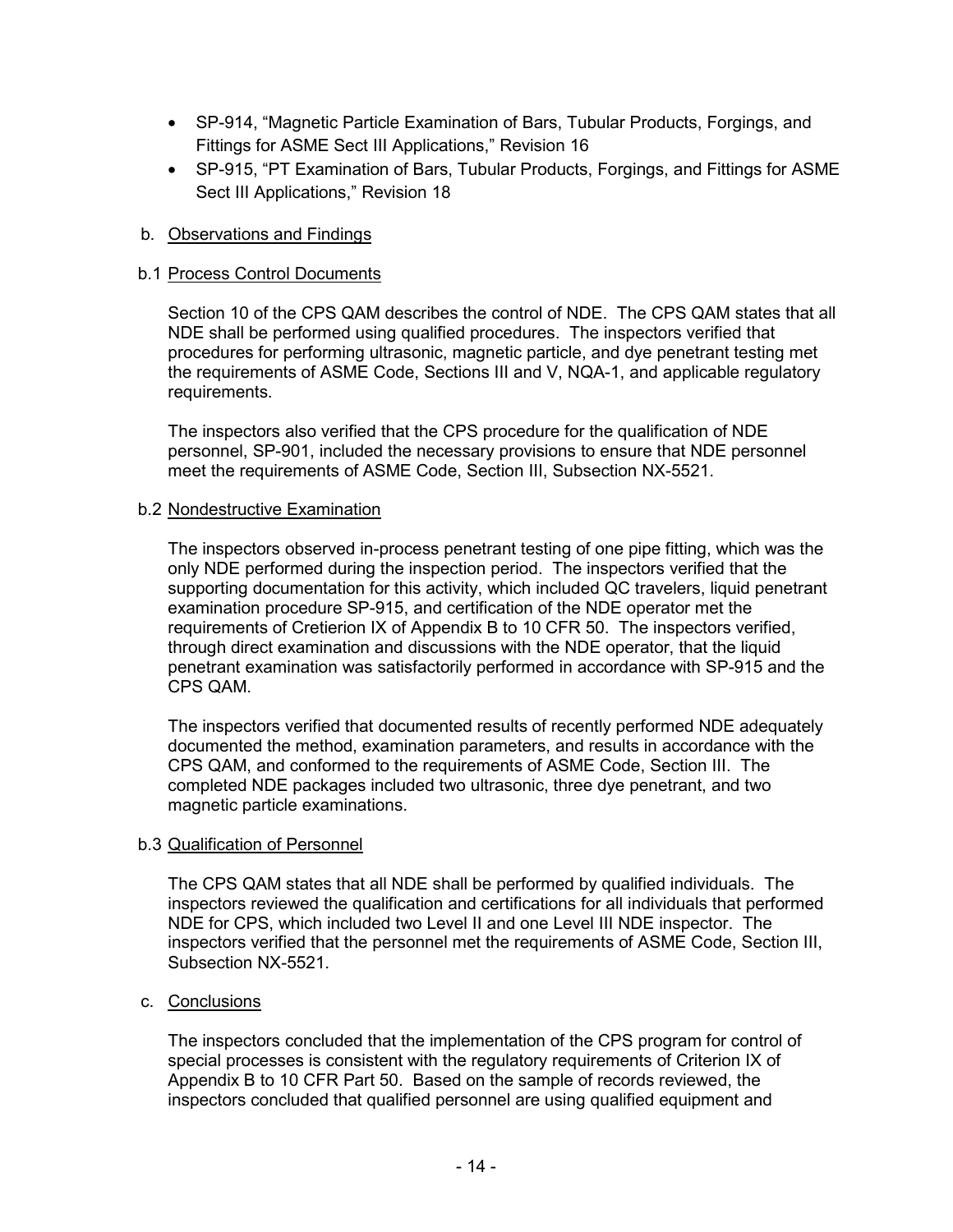processes to effectively implement the CPS QAM and the associated fabrication and special process procedures. No findings of significance were identified.

### 6. Inspections

# a. Inspection Scope

The inspectors reviewed CPS policies and procedures governing inspection activities to ensure compliance with Criterion X, "Inspection," of Appendix B to 10 CFR Part 50. In addition, the inspectors reviewed a representative sample of CGD packages and observed receipt inspections, in-process inspections related to CGD, and final inspections performed at CPS to verify effective implementation of such requirements.

The inspectors reviewed the following documents for this inspection area:

- Section 10, "Examinations, Tests, and Inspections," of the "Quality Assurance Manual for Nuclear Materials", 5<sup>th</sup> Edition, Revision 3, dated October 17, 2007
- SP-401, "Receiving Inspection," Revision 11, issued March 2009
- SP-402, "In-Process Inspection," Revision 3, issued July 1995
- SP-403, "Final Inspection," Revision 10, issued March 2007
- SP-409, "Evaluation for Suspect/Counterfeit Items and Certification," Revision 2, dated March 19, 2009
- Dedication package for "1-1/2" Diameter SA564 Grade 630 UNS S17400 (17-4 PH) to Condition H-925 Round Bar," from Sales Order 6502191 issued April 2010 for Anderson Greenwood Crosby
- Dedication package for "6" x 3" x  $\frac{1}{2}$ " A500 Grade B Structural Tubes," from Sales Order 6506206 issued October 2010, for Bechtel Power Corporation for the Tennessee Valley Authority's Watts Bar Unit 2
- Dedication package for "6" x 2" x 1/4" ASTM GRB Structural Tube," "6" x 2" x 3/8" ASTM GRB Structural Tube," "C5 x 9" A36 Channel," "S3 x 5.7 A36 Structural Shapes," and "5" x 3" x ¼" A500 GRB Structural Tube," from Sales Order 6505684 issued October 2010, for Bechtel Power Corporation for the Tennessee Valley Authority's Watts Bar Unit 2
- Dedication package for "2-1.2" S/40 A106 Grade B HF SMLS Pipe," from Sales Order 6505723 issued October 2010, for Exelon Generation
- Dedication package for "5-9/16 OD .375 S/80 SMLS Pipe SA106 GR B SRL PEB," from Sales Order 6505722 issued October 2010, for Exelon Generation
- Dedication package for "4"  $\times$  4"  $\times$  3/16" A500 GR B SQ Tubing 20' R/L," and "3-1/2"  $\times$ 3-1/2" x 3/16" A500 GR.B SQ Tubing 20' R/L," from Sales Order 6505208 issued October 2010 for Omaha Public Power District for Fort Calhoun Station
- Dedication package for "1/2" SCH/10S SA312 TP304 SMLS Pipe x 20' R/L," and "2" SCH/10S SA312 TP304 SMLS Pipe x 20' R/L," from Sales Order 6505213 issued November 2010 for Omaha Public Power District for Fort Calhoun Station
- Dedication package for "C6 x 13 A36 Channel 20' Long," from Sales Order 6501501 issued March 2010, for Shaw Modular Solutions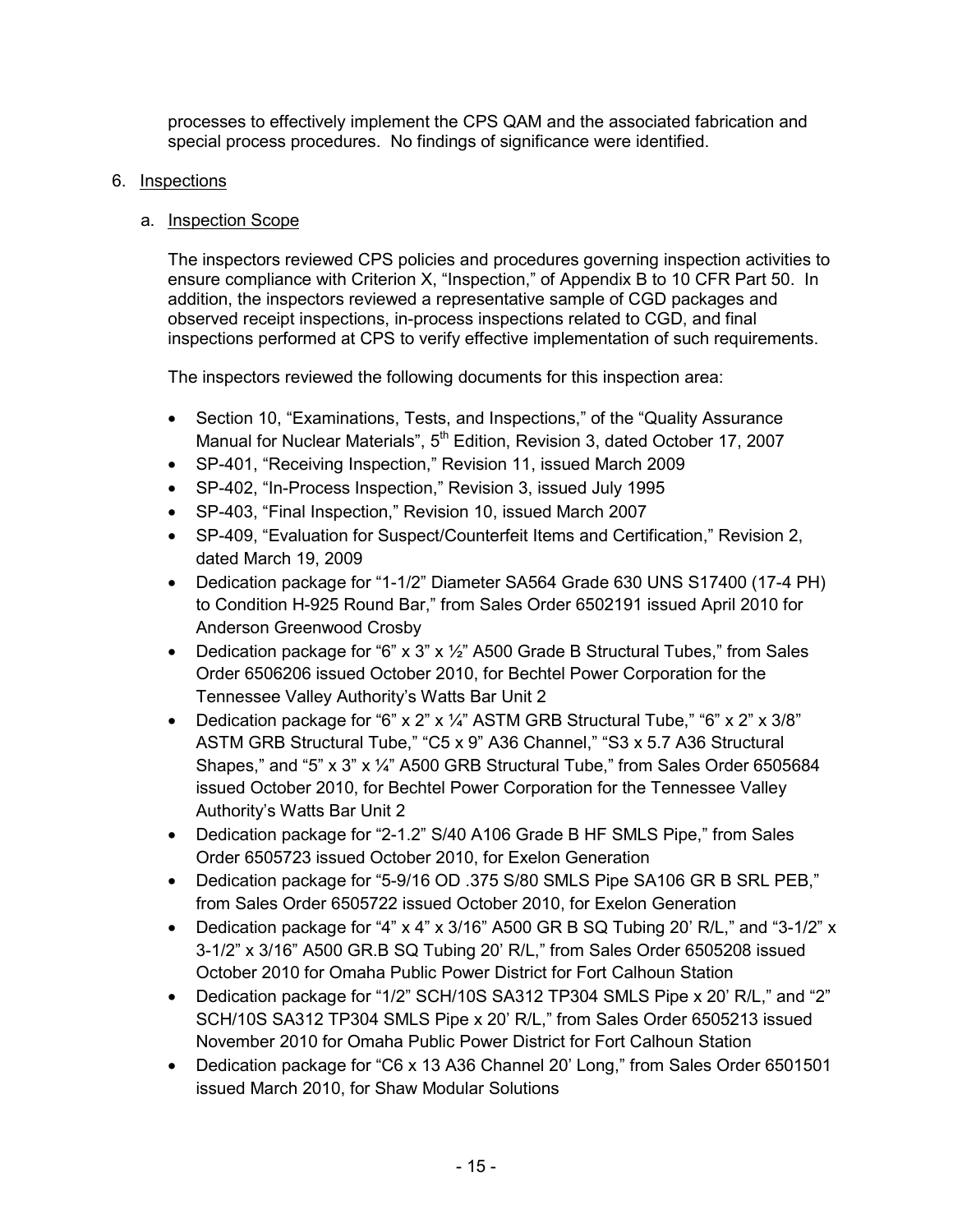- Dedication package for ".5" x 8' x 18' A786 Plate," from Sales Order 6503334 issued June 2010, for Shaw Modular Solutions
- Dedication package for "3" x 2" x .5" x 20' -6" ASTM A36 Angle," from Sales Order 6501880 issued August 2010, for Shaw Modular Solutions
- Dedication package for "8.625" O.D. x .625" Wall 19' Min Lengths A500 GR.B Structural Tubing," from Sales Order 6504621 issued August 2010, for Shaw Modular Solutions
- Dedication package for "L4 x 3" x .5" x .46' A36 Angle," from Sales Order 6503331 issued October 2010, for Shaw Modular Solutions.

The inspectors determined that CPS procedures provided measures for the generation of inspection control documents, such as shop travelers, work instructions, receiving and final inspection records, and dedication plans. The inspectors verified that these documents included the item inspected, inspection date, the type of observation, results of examination and tests, and the signature and date of the QA representative for the activities witnessed. The inspectors noted that inspections were performed by qualified persons other than those who performed or directly supervised the work being inspected. Finally, the inspectors noted that inspection results were documented by the inspector and reviewed by authorized personnel qualified to evaluate the technical adequacy of the inspection results.

Section 10 of the CPS QAM establishes controls for inspection operations performed to assure conformance of the product to the applicable procedures, the ASME Code, and customer requirements. Specific categories of inspections performed by CPS technicians and prescribed in quality procedures include receiving, in-process, and final inspections.

SP-401 describes the process for receiving inspections. When items arrive at the CPS facility, warehouse personnel tag them to indicate that receipt inspection has not yet been performed. This places the items in a "Hold" condition pending completion of receipt inspection. Only QA/QC personnel can remove these tags. Performance of receipt inspections starts by confirming that all of the requirements of the POs have been met. If the PO reflects a holdpoint requiring that CPS perform source or verification activities at a vendor's facility, the procedure requires the QC inspector to stop the receipt inspection process and obtain a copy of the completed surveillance checklist. SP-401 requires 100-percent visual inspection on all accessible surfaces to verify that the items are not damaged or defective and that they are marked and identified in accordance with the applicable ASME Code requirements. Other characteristics include, but are not limited to, configuration, identification, dimensions, physical characteristics, and cleanliness. Documented results of this inspection, including the item quantity, receiver number, lot number, and receipt date, as applicable, are recorded on CPS Form 401, "Receiving/Final Inspection Record."

SP-402 establishes the requirements for the control of in-process activities, which may include cutting, sandblasting, or cleaning the material such that the normal markings will be removed; coating or painting; and other in-process activities as required by each PO. Results from the in-process inspection shall be recorded on CPS Form 402, "In-Process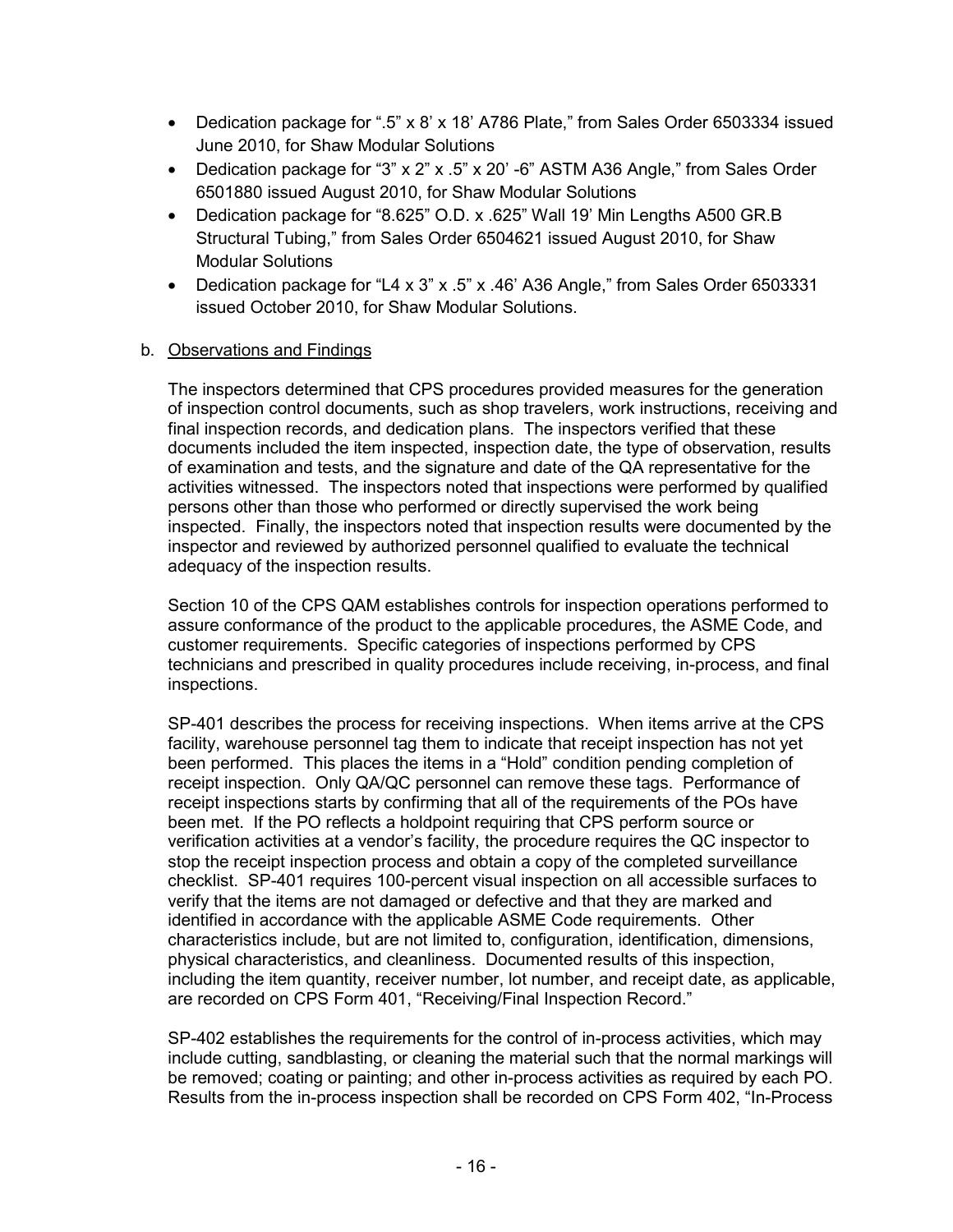Inspection Record." SP-403 establishes the controls for the performance of a final inspection.

The inspectors observed a receipt inspection of an ASME Code pipe. The inspectors observed the CPS receipt inspector verify dimensions, and identify item heat and part number. In addition, the inspectors observed that the CPS QC inspector adequately identified the item being inspected; verified the item in accordance with the required documentation; and recorded all visual, dimensional, or other inspection information as applicable.

The inspectors visited CPS' dedication laboratory containing testing equipment for basic dimensional checks; material verification through chemical, mechanical, and metallographic testing; and hydrostatic testing. The inspectors observed the conduct of dedication activities in CPS' dedication facility and the performance of destructive tensile testing and nondestructive testing. According to CPS, more complicated verifications, such as dimensional checks for fasteners and functional testing for valves, were typically contracted out to CPS-approved third parties.

The inspectors noted that CPS implemented SP-409, "Evaluation for Suspect/Counterfeit Items and Certification," Revision 2, dated March 19, 2009, for all safety-related orders. The procedure stated that it established "requirements for evaluating materials and certification for the presence of Suspect or Counterfeit Items. Where the quality program may normally focus on the quality of items and assume vendor integrity, this procedure focuses specifically on the detection of misrepresented items and supplier intent to deceive."

The inspectors observed implementation of this procedure by CPS staff and noted that CPS had taken appropriate and conservative action when issues were discovered.

c. Conclusions

The inspectors concluded that the CPS inspection processes and practices were consistent with Criterion X of Appendix B to 10 CFR Part 50. The inspectors concluded that CPS' implementation of these processes and practices was acceptable relative to contractual and procedural requirements. No findings of significance were identified.

### 7. Test Control

#### a. Inspection Scope

The inspectors reviewed the implementation of the CPS test control process. Specifically, the inspectors reviewed the policies and procedures governing the implementation of the CPS process to verify compliance with Criterion XI, "Test Control," of Appendix B to 10 CFR Part 50. The inspectors also observed in-process testing activities and a sample of completed test records associated with safety-related component fabrication.

The inspectors reviewed the following documents for this inspection area:

• Section 11, "Test Control," of the "Quality Assurance Manual for Nuclear Materials", 5<sup>th</sup> Edition, Revision 3, dated October 17, 2007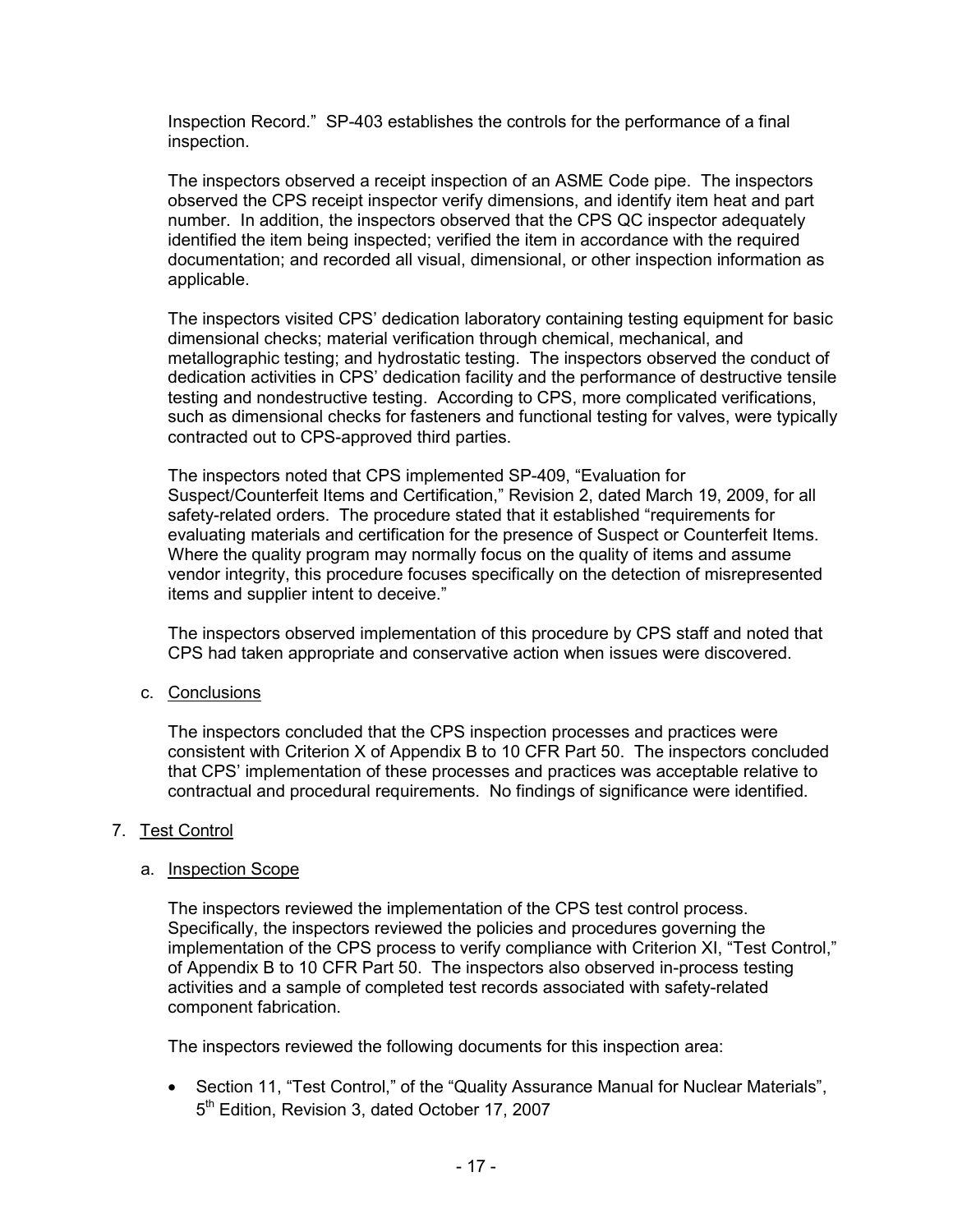- selected personnel qualification records
- Sales Order 6500511, issued October 2010
- Sales Order 6505725, issued October 2010
- Sales Order 6503478, issued October 2010
- SP-706, "Tensile Testing," Revision 7
- SP-703, "Chemical Analysis," Revision 16
- Form 703, Revision 4
- Type 1 Dedication Plan No. 101366, issued October 2010
- chemical and tensile test results for samples 101366-1 and 101366-2
- PO Z65-01107
- SP-504, "Qualification of CPS Inspection and Test Personnel in Accordance With NQA-1, Appendix 2A-1 and ANSI N45.2.6," Revision 0
- Nonconformance Report (NCR) 10-54, issued August 2010

#### b.1 In-Process Test Control

Section 11 of the CPS QAM describes the control of testing. The CPS QAM stated that all testing shall be performed using qualified procedures. The inspectors verified that procedures for performing mechanical and chemical tests met the requirements of ASME Code, Sections II and III and NQA-1; relevant ASTM specifications; and applicable regulatory requirements.

The inspectors also verified that the CPS procedure for the qualification of test personnel, SP-504, included the necessary provisions to ensure that testing personnel meet the requirements of NQA-1 and American National Standards Institute (ANSI) N45.2.6.

#### b.2 Test Records

The inspectors observed one tensile and one chemical (metallurgical) test which were performed for CPS CGD No. 101366. The inspectors interviewed CPS personnel to determine how the samples were obtained to ensure that they were obtained in accordance with the requirements of ASME Code, Sections II and III. The inspectors observed the materials in the warehouse to ensure that the number and locations of the obtained samples appeared consistent with the condition of the materials. The inspectors verified that heat and lot numbers matched the dedication documents.

The inspectors verified that the tensile test was performed in accordance with CPS procedure SP-706 and that the test procedure conformed to ASTM E8, "Standard Test Methods of Tension Testing of Metallic Materials." The inspectors verified that the chemical testing was performed in accordance with CPS procedure SP-703, Revision 16, and that the test procedure conformed to ASTM E415, "Test Method for Optical Emission Vacuum Spectrometric Analysis of Carbon and Low-Alloy Steel."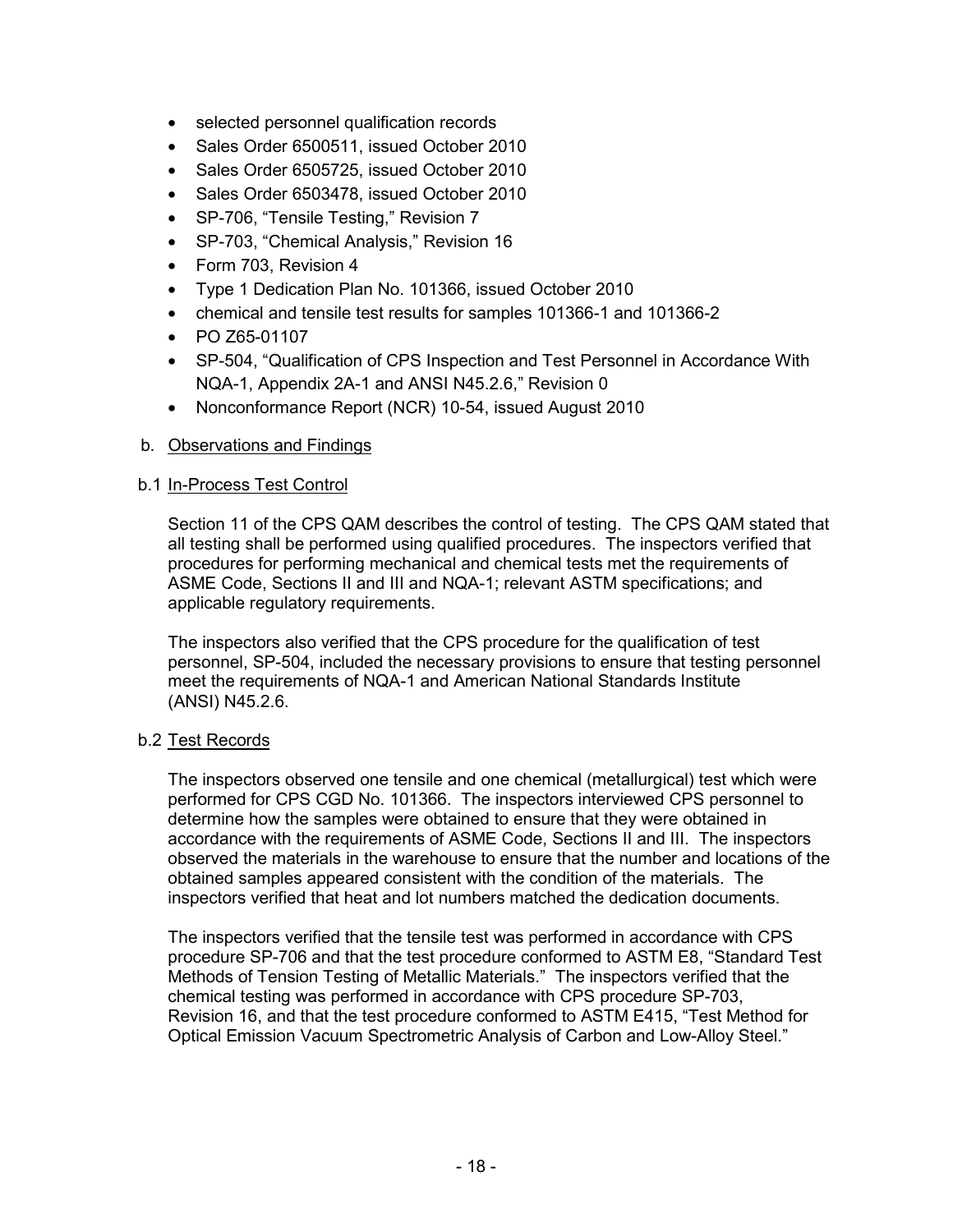### b.3 Training and Qualification

The CPS QAM stated that all testing shall be performed by qualified individuals. The inspectors reviewed the qualification and certifications for the only Level III technician. The inspectors reviewed the associated documentation to verify that the technician met the requirements of NQA-1 and ANSI N45.2.6.

### c. Conclusions

The inspectors concluded that the implementation of the CPS program for test control is consistent with the regulatory requirements of Criterion XI of Appendix B to 10 CFR Part 50. Based on the sample of test control documents reviewed and activities observed, the inspectors concluded that the CPS is effectively implementing its QAM and the associated test control procedures. No findings of significance were identified.

# 8. Control of Measuring and Test Equipment

# a. Inspection Scope

The inspectors reviewed the implementation of the CPS process for control of measuring and test equipment (M&TE). Specifically, the inspectors reviewed the policies and procedures governing the implementation of the CPS process to verify compliance with Criterion XII, "Control of Measuring and Test Equipment," of Appendix B to 10 CFR Part 50 and ASME Code NCA and NQA-1. The inspectors walked down the shop floor to verify that M&TE was properly labeled with the M&TE number and calibration period. The inspectors interviewed personnel responsible for the storage, control, and calibration of M&TE; reviewed the calibration history and certificates for a sample of M&TE; and reviewed the qualifications of calibration personnel. The inspectors reviewed records related to magnetic particle yokes, thermometers, micrometers, calipers, light gauges, an optical emission spectrometer (OES), and tensile testing equipment.

The inspectors reviewed the following documents for this inspection area:

- Section 12, "Control of Measuring and Test Equipment," of the "Quality Assurance Manual for Nuclear Materials," 5<sup>th</sup> Edition, Revision 3, dated October 17, 2007
- SP-201, "Control of Measuring and Test Equipment," Revision 10, issued October 2009
- SP-202, "Calibration and Maintenance of Measuring and Test Equipment," Revision 34, issued November 2009
- SP-703, "Chemical Testing," Revision 16, issued October 2008
- selected M&TE usage logs
- CPS M&TE log
- selected personnel qualification records
- CAR I10-19, issued November 2010
- CAR I10-23, issued November 2010
- calibration record for M&TE No. QA-213, issued August 2010
- calibration record for M&TE No. QA-385, issued September 2010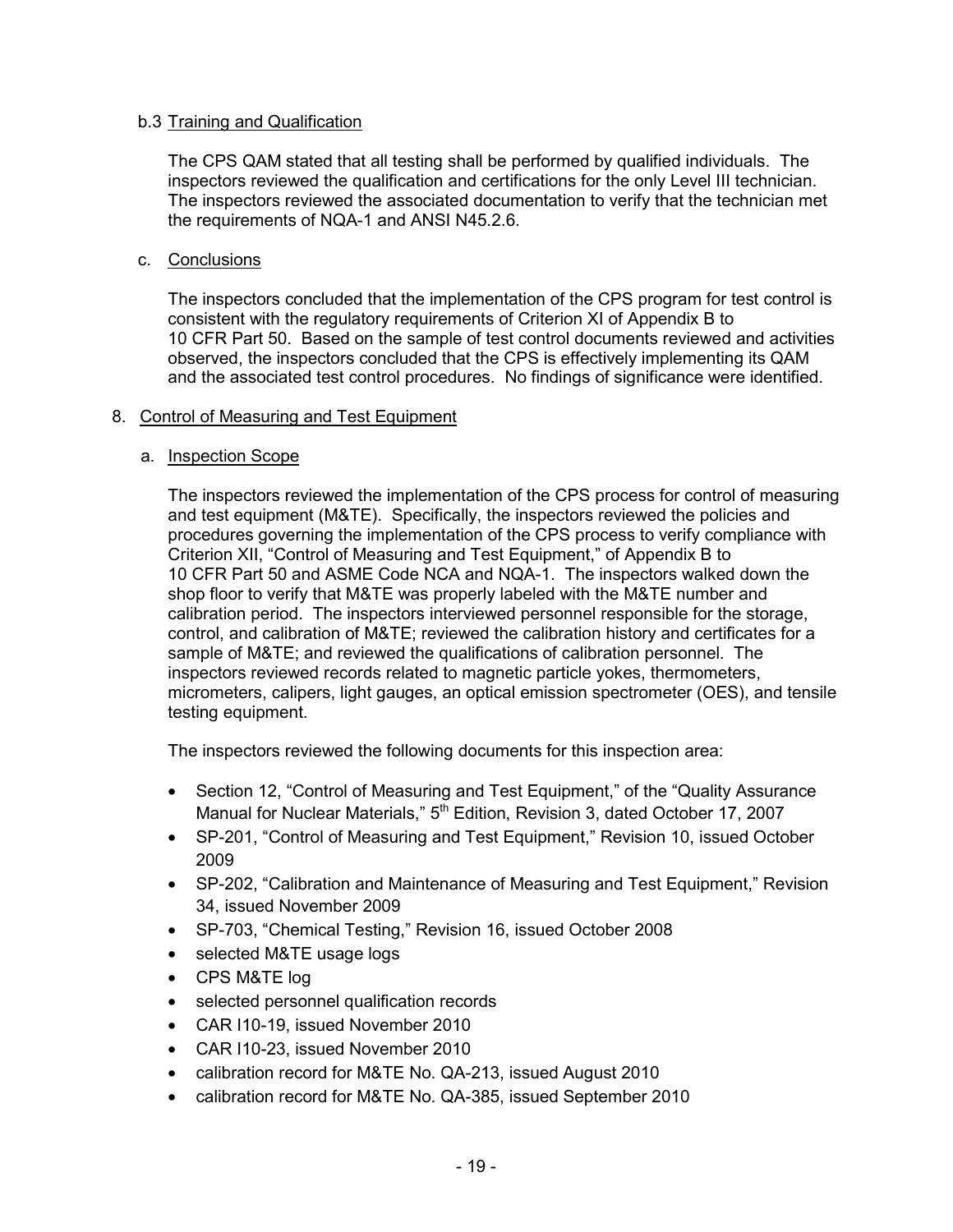- calibration record for M&TE No. QA-115, dated November 17, 2010
- calibration certificate for M&TE No. QA-364, issued January 2009
- calibration certificate for M&TE No. QA-111, issued December 2009
- calibration certificate for M&TE No. QA-112, issued December 2009
- calibration certificate for M&TE No. QA-255, issued April 2010
- calibration certificate for M&TE No. QA-257, issued April 2010
- NCR 10-20, issued January 2010
- NCR 10-42, issued February 2010
- NCR 10-50, issued March 2010
- NCR 10-51, issued March 2010
- NCR 10-53, issued March 2010
- NCR 10-12, issued January 2010

Section 12 of the CPS QAM describes the control of M&TE. The QAM requires that all M&TE be controlled and routinely calibrated using approved procedures by qualified personnel. SP-201 describes M&TE controls, and SP-202 describes M&TE calibration controls. The inspectors verified that the calibration certificates for seven pieces of hand-held M&TE documented that the equipment was calibrated within the prescribed frequency and that the calibration results were within the prescribed acceptance criteria contained in SP-202. The inspectors reviewed the M&TE master log to ensure that other M&TE was within the prescribed calibration frequency. Additionally, the inspectors reviewed the M&TE usage logs for 20 pieces of M&TE to ensure that CPS was documenting their use in accordance with the requirements in the QAM.

The inspectors reviewed six NCRs that CPS wrote related to M&TE. From this review and through interviews with CPS staff members, the inspectors concluded that CPS was identifying M&TE issues at an appropriate threshold and adequately dispositioning the issues in accordance with the QAM.

While observing a chemical test for CPS CGD No. 101366, the inspectors reviewed the calibration documentation for the OES. As described in procedure SP-703, the OES calibration is verified before and immediately after performing chemical testing. This verification consists of measuring the mass fractions of various constituents of a National Institute of Standards and Technology (NIST) standard reference material and comparing the measured results to the applicable certificate of analysis.

The inspectors reviewed procedure SP-703 and Form 703, which were used to perform these calibration verifications. Checklist Item 13 on the form stated, "Ensure verifier results are within the expected ranges." During the observed test, the inspectors questioned the laboratory technician as to how CPS determined the expected ranges and ensured that the verifier results were within the expected ranges. The technician stated that the results of each constituent were compared to the values documented in the NIST certificate for the standard reference material used; however, the inspectors noted that the measured mass fraction values for some of the constituents were not within the uncertainty range included on the certificate. For those constituents not within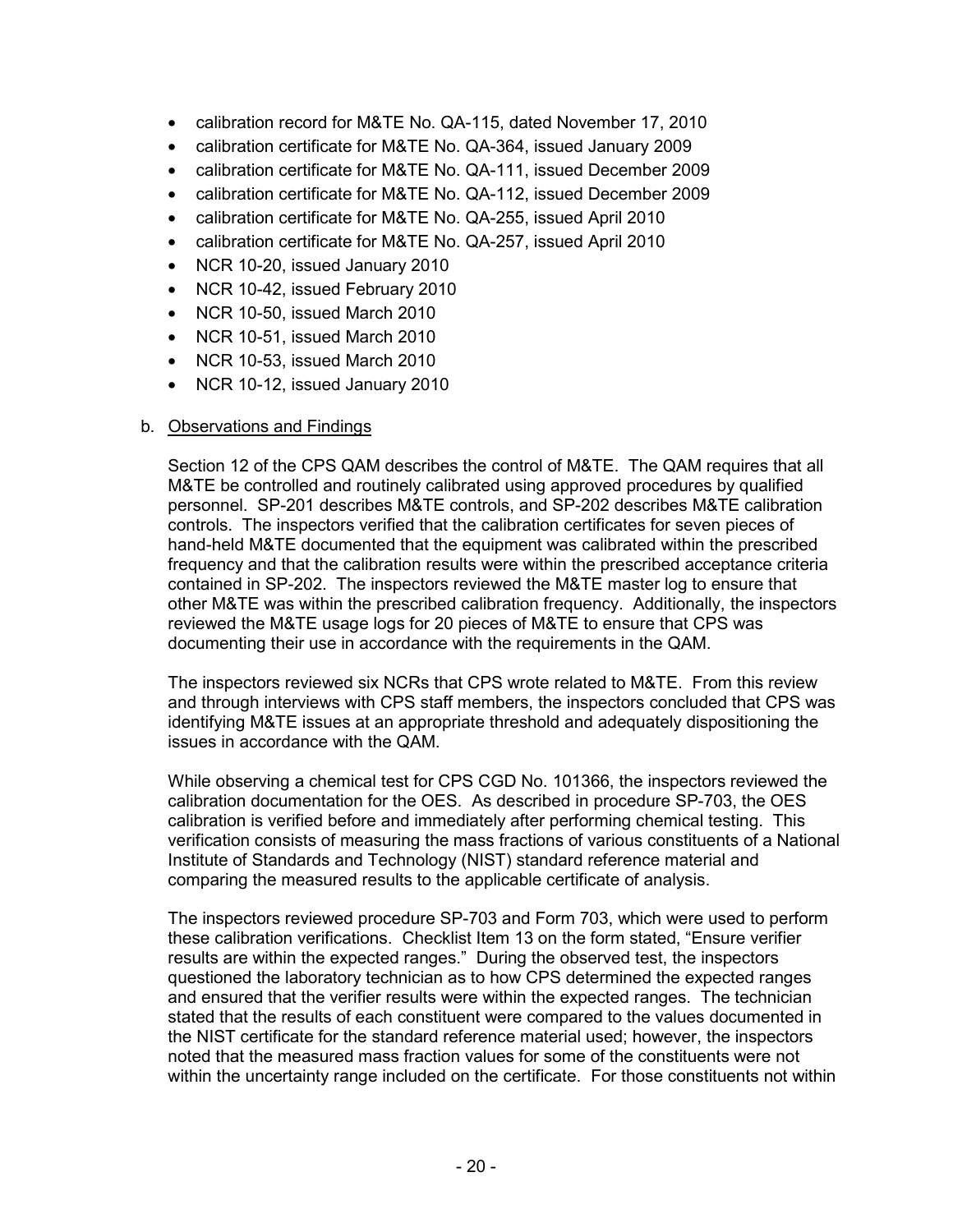the NIST uncertainty range, the inspectors learned that acceptance was primarily based on the technician's judgment.

Upon further discussing the acceptance criteria, CPS stated that the acceptance criterion was 2 standard deviations from the average of 30 measured samples taken while the OES was known to be operating properly. However, no CPS instruction, procedure, or drawing documented this acceptance criterion. The inspectors asked if those constituents that were not within the NIST uncertainty range during the observed test were within the acceptance criterion of 2 standard deviations and if any delivered materials were impacted. Upon researching this question, the inspectors learned that CPS had not performed the required sample testing to calculate the acceptance criteria for each constituent. The inspectors identified this example of a failure to implement the regulatory requirements relevant to the M&TE program as Nonconformance 99901263/2010-201-02.

CPS entered this issue into its corrective action program as CAR I10-22 to review the cause of the lack of acceptance criteria and to implement corrective actions.

c. Conclusions

The inspectors concluded that the implementation of the CPS program for control of hand-held M&TE was consistent with the regulatory requirements of Criterion XII, "Control of Measuring and Test Equipment," of Appendix B to 10 CFR Part 50. However, the inspectors concluded that the implementation of the CPS program for control of the OES was not consistent with the regulatory requirements of Criterion V. The inspectors issued Nonconformance 99901263/2010-201-02 for CPS' failure to provide adequate acceptance criteria for performing calibration activities for the OES.

#### 9. Nonconforming Materials, Parts, or Components

a. Inspection Scope

The inspectors reviewed the CPS policies and procedures for control of nonconforming materials, parts, or components to verify compliance with Criterion XV, "Nonconforming Materials, Parts, or Components," of Appendix B to 10 CFR Part 50. The inspectors reviewed a sample of vendor NCRs to verify that CPS' implementation and control over nonconforming quality materials, parts, or components was adequate.

The inspectors reviewed the following documents:

- Section 15, "Control of Nonconforming Items," Revision 0, dated February 19, 2010, of the "Quality Assurance Manual for Nuclear Materials," 5<sup>th</sup> Edition, Revision 3, dated October 17, 2010
- Form 405, "Nonconformance Report," Revision 3
- SP-405, "Nonconformances," Revision 13, issued May 2009
- NCR-10-13, Revision 0, dated January 20, 2010
- NCR-10-66, Revision 0, dated March 26, 2010
- NCR-10-115, Revision 0, dated April 27, 2010
- NCR-10-158, Revision 0, dated June 17, 2010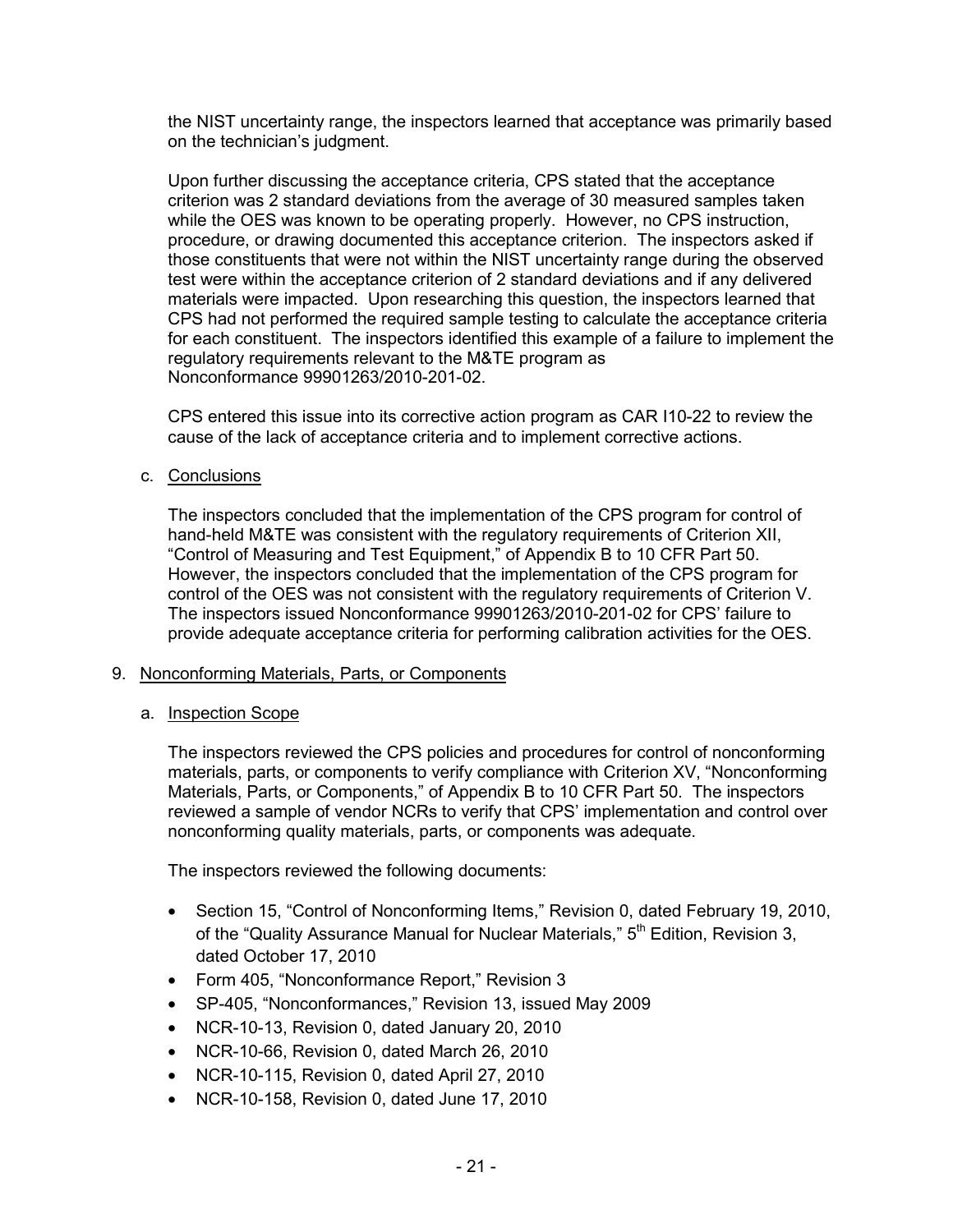- NCR-10-164, Revision 0, dated June 17, 2010
- NCR-10-173, Revision 0, dated June 22, 2010

Section 15 of the CPS QAM establishes measures to control nonconforming items or activities. In addition, SP-405 and Form 405 describe the detailed actions required to implement the program, including defining the roles and responsibilities of CPS personnel and the requirements for identification, documentation, control, disposition, review and approval of nonconforming materials and services under CPS. SP-405 and Form 405 also establish documentation requirements, such as NCRs. Furthermore, SP-405 includes steps that direct CPS employees to follow SP-605 when an evaluation identifies a potential substantial safety hazard.

The inspectors verified that the nonconformance reporting methods adequately identified the equipment, physical item description, description of the nonconformance (where applicable), and cause of the deficiency. In addition, the inspectors identified the QA management reviewer, the justification for the disposition, the final quality review, closure date and signature, and the corrective actions completed and verified by the QA/QC staff. The inspectors reviewed a sample of NCRs associated with incorrectly marked material and verified that the aforementioned controls were appropriately implemented.

The inspectors walked down the CPS shop floor and verified that nonconforming materials were properly identified, marked, and segregated when practical to ensure that they were not reintroduced into the production processes. The inspectors verified that CPS had adequate controls for segregation of in-process, nonconforming materials.

### c. Conclusions

The inspectors concluded that the implementation of the CPS program for control of nonconforming material, parts, and components is consistent with the regulatory requirements of Criterion XV of Appendix B to 10 CFR Part 50. Based on the limited sample of documents reviewed and observation of ongoing production activities at the CPS fabrication facilities, the inspectors also determined that CPS is effectively implementing its QAM and the associated nonconformance procedures. No findings of significance were identified.

### 10. Corrective Actions

### a. Inspection Scope

The inspectors reviewed the implementation of the CPS process for corrective actions. Specifically, the inspectors reviewed the policies and procedures governing the implementation of the CPS process to verify compliance with Criterion XVI, "Corrective Actions," of Appendix B to 10 CFR Part 50. In addition, the inspectors reviewed a sample of NRCs and CARs requests associated with materials departing from technical requirements, and discussed the program with CPS personnel responsible for the implementation of the corrective action program.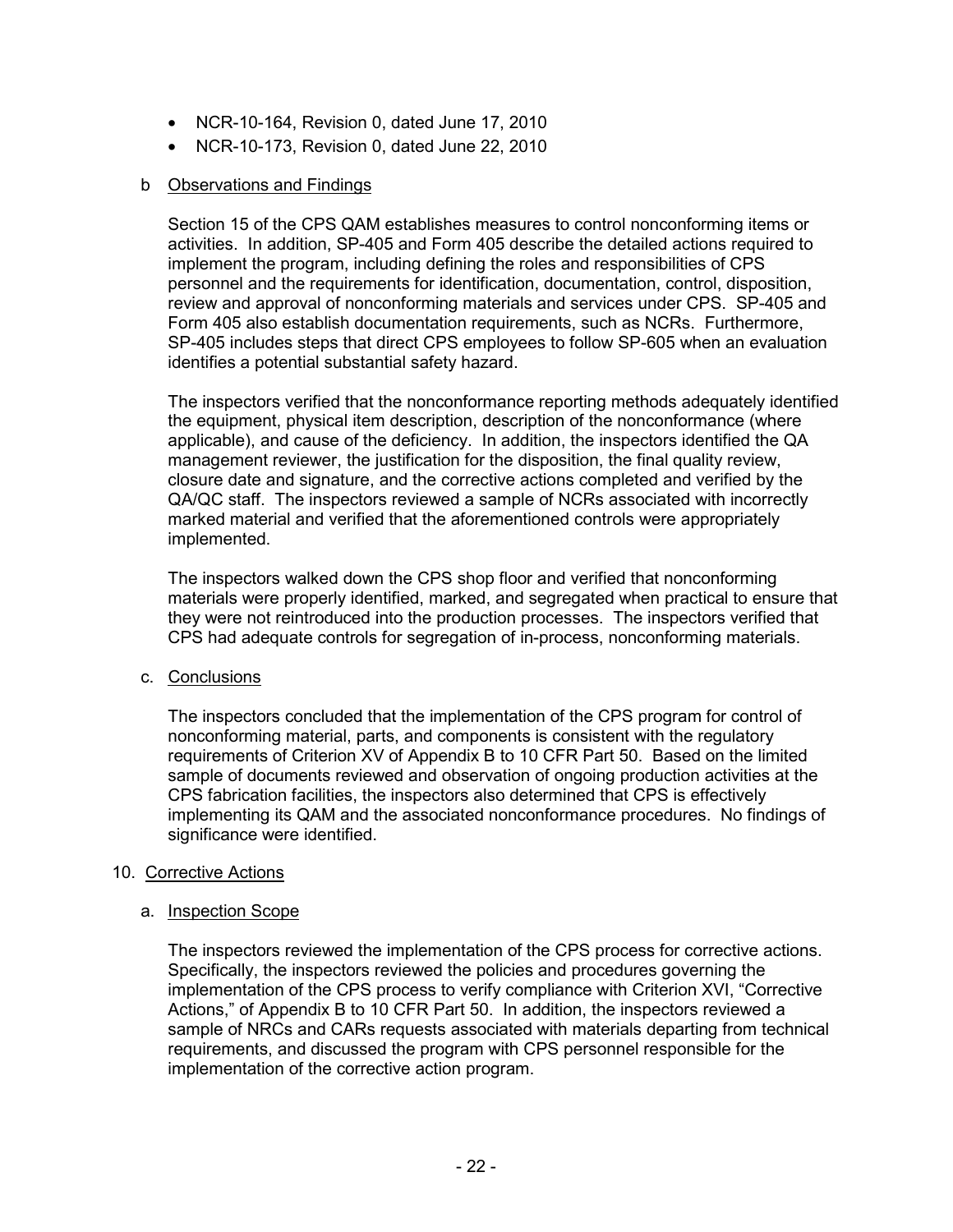The inspectors reviewed the following documents for this inspection area:

- Section 16, "Corrective Action," Revision 0, dated February 19, 2001, of "Quality Assurance Manual for Nuclear Materials," 5<sup>th</sup> Edition, Revision 3, dated October 17, 2010
- Section 15, "Control of Nonconforming Items," Revision 0, dated February 19, 2010, of the "Quality Assurance Manual for Nuclear Materials," 5<sup>th</sup> Edition," Revision 3, dated October 17, 2010
- SP-601, "Identification, Evaluation, and Reporting of Defects and Failure to Comply," Revision 8, issued June 2010
- Form 405, "Nonconformance Report," Revision 3
- Form 802, "Corrective Action Request Form," Revision 3
- NCR-10-16, Revision 0, dated January 22, 2010
- NCR-10-58, Revision 0, dated March 22, 2010
- NCR-10-61, Revision 0, dated March 23, 2010
- NCR-10-63, Revision 0, dated March 25, 2010
- NCR-10-71, Revision 0, dated March 30, 2010
- NCR-10-75, Revision 0, dated April 1, 2010
- NCR-10-89, Revision 0, dated April 21, 2010
- NCR-10-96, Revision 0, dated April 12, 2010
- NCR-10-113, Revision 0, dated April 28, 2010
- NCR-10-114, Revision 0, dated April 29, 2010
- CAR I05-9, dated May 23, 2005
- CAR I05-16, dated December 1, 2005
- CAR I06-6, dated June 28, 2006
- CAR I08-18, dated December 5, 2008
- CAR I09-13, dated June 22, 2009
- CAR I09-04, dated April 10, 2009
- CAR I09-9, dated May 20, 2009
- CAR I09-13, dated June 17, 2009
- 2008 Annual Management Review, dated April 4, 2008
- 2009 Annual Management Review, dated April 29, 2009
- 2010 Annual Management Review, dated May 17, 2010

# b. Observations and Findings

QAM Section 16 defines the processes for the identification and documentation of corrective and preventive actions. It describes the detailed actions required to implement the corrective action program, which include defining the roles and responsibilities of CPS personnel, establishing documentation requirements such as CAR forms, identifying a periodic review processes of NCRs for initiation of a CAR form, and establishing actions to correct the condition and preventive reoccurrence.

SP-601 assigns responsibilities for identifying and reviewing NCRs and CARs, documentation, and disposition of deviation or failures to comply. The procedure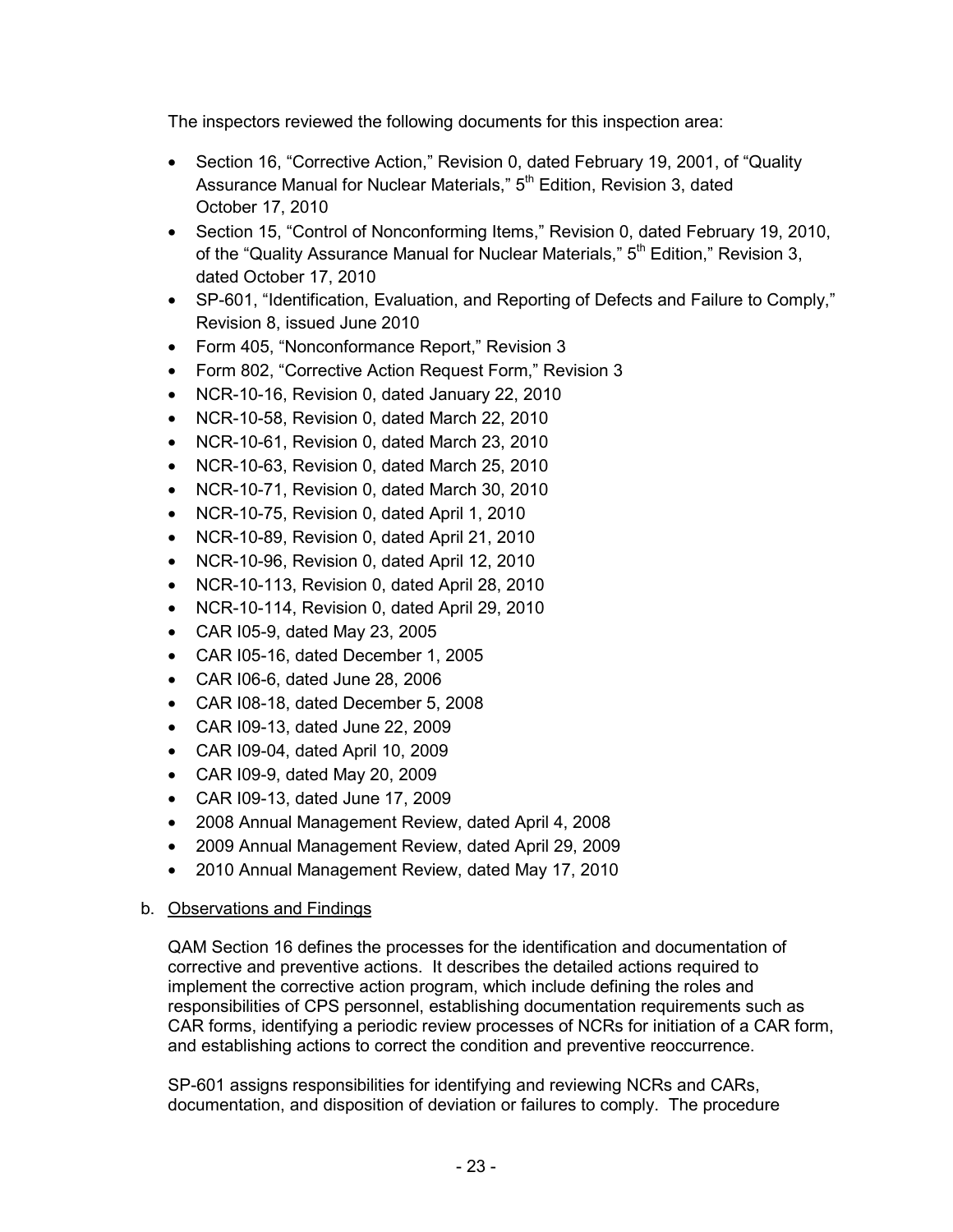describes the process for identifying, evaluating, reporting, and correcting nonconformances. Step 4.5 of SP-601, which discusses the process for reviewing NCRs and CARs states, "The QA manager or the Assistant QA Manager shall review all Nonconformance Reports and Corrective Action Request forms to determine if a deviation or a failure to comply exists. Evidence of this review shall be documented on the applicable Nonconformance Report of Corrective Action Request (CPS Forms 405 and 802 respectively)." In addition, the inspectors discussed the nonconformance and corrective action process with the vendor, including the establishment and roles of the QA manager in the periodic review process.

The NRC inspection team noted that each NCR contained a detailed description of the nonconformance and a justification for the disposition, which usually included corrective action to be taken to prevent recurrence when applicable.

The inspectors discussed the corrective action section of the QAM with the vendor, as defined in Section 16 of the QAM.

While reviewing a sample of NCRs, the inspectors noted several instances in which CPS failed to identify deviations. The inspectors noted that, while Form 405 includes a check box for reportability under 10 CFR Part 21, it does not include evidence of the deviation determination in accordance with SP-601, step 4.5. As described in Section 1 of this report, CPS does not have a procedure for evaluating deviations to determine whether a defect associated with a substantial safety hazard exists, in accordance with 10 CFR 21.21(a), and therefore, would have to inform its customers of all deviations so that its customers could perform the evaluation in accordance with 10 CFR 21.21(a). There are multiple examples of NCRs that involved a departure from technical requirements for which there is no documentation on the NCR forms that a deviation existed and for which CPS incorrectly checked "No" in the 10 CFR Part 21 checkbox. The NRC inspection team identified CPS' failure to identify deviations as part of its corrective action process as Nonconformance 99901263/2010-201-03.

CPS took immediate corrective action and opened CAR-I10-21 to address CPS's corrective action program's failure to document the basis for classifying a nonconformance or condition adverse to quality as a "deviation" or as not reportable under the provisions of 10 CFR Part 21.

c. Conclusions

With the exception of Nonconformance 99901263/2010-201-03 issued for the failure to identify deviations, the inspectors concluded that, based on the limited sample of CARs reviewed, the implementation of the CPS program for corrective actions was consistent with the regulatory requirements of Criterion XVI, "Corrective Action," of Appendix B to 10 CFR Part 50.

#### 11. Entrance and Exit Meetings

On November 15, 2010, the inspectors discussed the scope of the inspection with Mr. Mathias, CPS General Manager, and with the CPS management and QA staff. On November 19, 2010, the inspectors presented the inspection results and observations during an exit meeting with Mr. Mathias and other CPS management and QA staff. The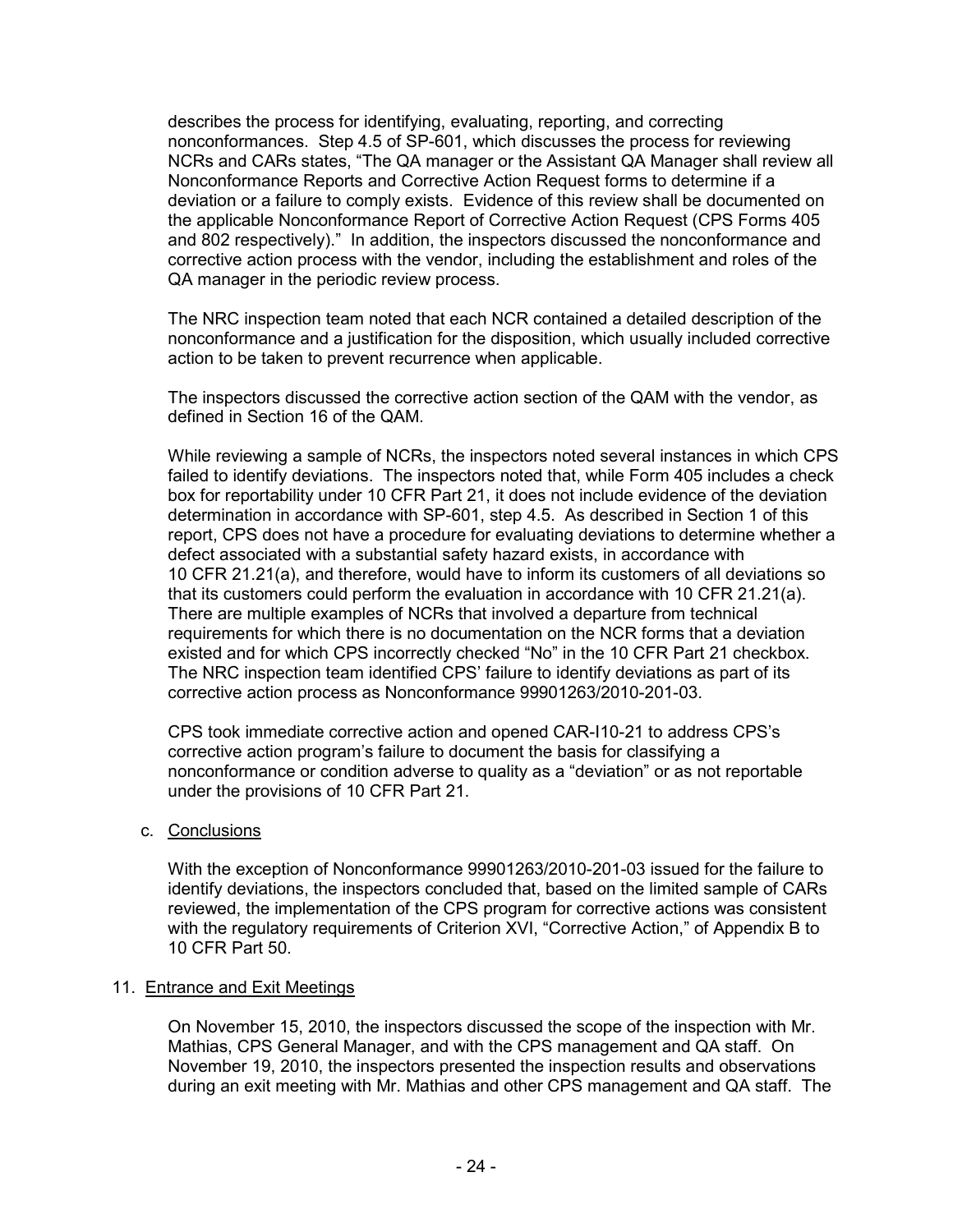attachment to this report lists the entrance and exit meeting attendees, as well as those interviewed by the inspectors.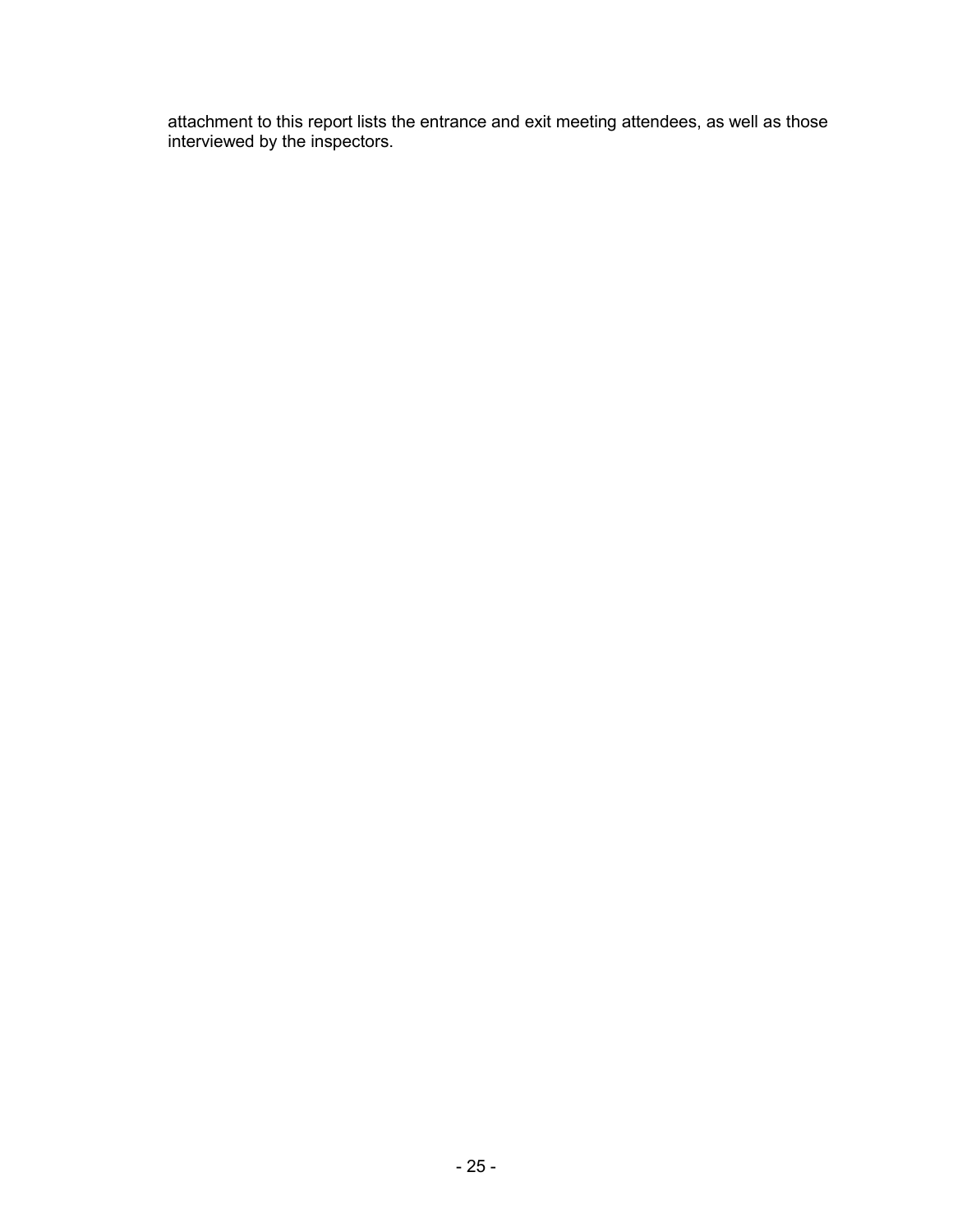# **ATTACHMENT**

# 1. ENTRANCE/EXIT MEETING ATTENDEES

| Name                    | <b>Title</b>                                         | Affiliation                                                    | Entrance                  | Exit                    | Interviewed  |
|-------------------------|------------------------------------------------------|----------------------------------------------------------------|---------------------------|-------------------------|--------------|
| Samantha Crane          | <b>Reactor Operations</b><br>Engineer                | NRC/NRO                                                        | X                         | X                       |              |
| <b>Victor Hall</b>      | <b>Operations Engineer</b>                           | NRC/NRO                                                        | X                         | $\pmb{\times}$          |              |
| <b>Stacy Smith</b>      | <b>Operations Engineer</b>                           | NRC/NRO                                                        | $\overline{\mathsf{x}}$   | $\overline{\mathsf{x}}$ |              |
| Yamir Diaz-<br>Castillo | Operations Engineer                                  | NRC/NRO                                                        | $\overline{\overline{x}}$ | $\overline{\mathsf{x}}$ |              |
| Timothy<br>Steadham     | Construction<br>Inspector                            | NRC/R-II                                                       | $\mathsf{X}$              | $\sf X$                 |              |
| Richard<br>Rasmussen    | Chief, Quality<br>Assurance and<br>Vendor Inspection | NRC/NRO                                                        |                           | $\sf X$                 |              |
| <b>Mark Mathias</b>     | <b>General Manager</b>                               | Consolidated<br>Power Supply                                   | $\overline{X}$            | $\overline{\mathsf{x}}$ |              |
| Joe Robbins             | QA Manager                                           | Consolidated<br>Power Supply                                   | $\overline{X}$            | $\overline{\mathsf{x}}$ | $\mathsf{X}$ |
| <b>Bryan Parnell</b>    | <b>Assistant QA</b><br>Manager                       | Consolidated<br>Power Supply                                   | $\mathsf{X}$              | $\overline{\mathsf{x}}$ | $\mathsf{X}$ |
| Connie Zeitvogel        | <b>Operations Manager</b>                            | Consolidated<br>Power Supply                                   | $\overline{\mathsf{x}}$   |                         |              |
| Jerry Bragg             | <b>Assistant QA</b><br>Manager                       | Consolidated<br>Power Supply                                   | $\mathsf{X}$              | $\times$                | $\mathsf{X}$ |
| Jianfeng Gu             | Foreign Assignee                                     | Chinese<br>National<br><b>Nuclear Safety</b><br>Administration | $\overline{\mathsf{x}}$   | $\overline{\mathsf{x}}$ |              |
| David Fontenot          | <b>QA Representative</b>                             | Consolidated<br>Power Supply                                   | $\mathsf{X}$              |                         | $\mathsf{X}$ |
| <b>Gary Fields</b>      | Level II NDE<br>Technician                           | Consolidated<br>Power Supply                                   |                           |                         | $\mathsf{X}$ |
| <b>Thomas Gullo</b>     | Level III NDE<br>Technician                          | Consolidated<br>Power Supply                                   |                           |                         | X            |

# 2. INSPECTION PROCEDURES USED

Inspection Procedure (IP) 43002, "Routine Inspections of Nuclear Vendors"

IP 43004, "Inspection of Commercial-Grade Dedication Programs"

IP 36100, "Inspection of 10 CFR Parts 21 and 50.55(e) Programs for Reporting Defects and Noncompliance"